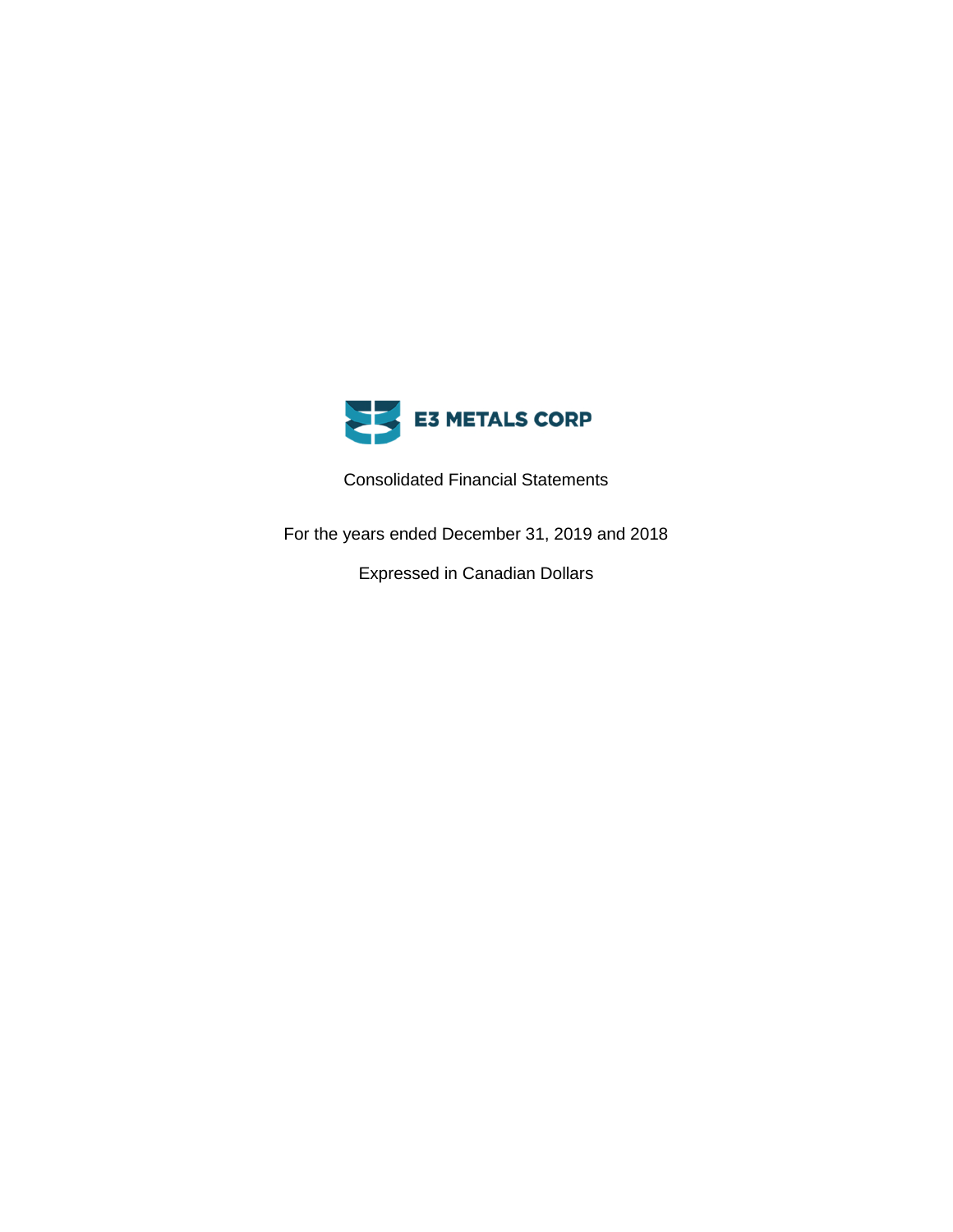

| Index                                                | Page |
|------------------------------------------------------|------|
|                                                      |      |
|                                                      |      |
| Independent Auditors' Report                         | 3,4  |
| <b>Consolidated Statements of Financial Position</b> | 5    |
| Consolidated Statement of Changes in Equity          | 6    |
| <b>Consolidated Statements of Comprehensive Loss</b> | 7    |
| <b>Consolidated Statements of Cash Flows</b>         | 8    |
| Notes to the Consolidated Financial Statements       | 9-36 |
|                                                      |      |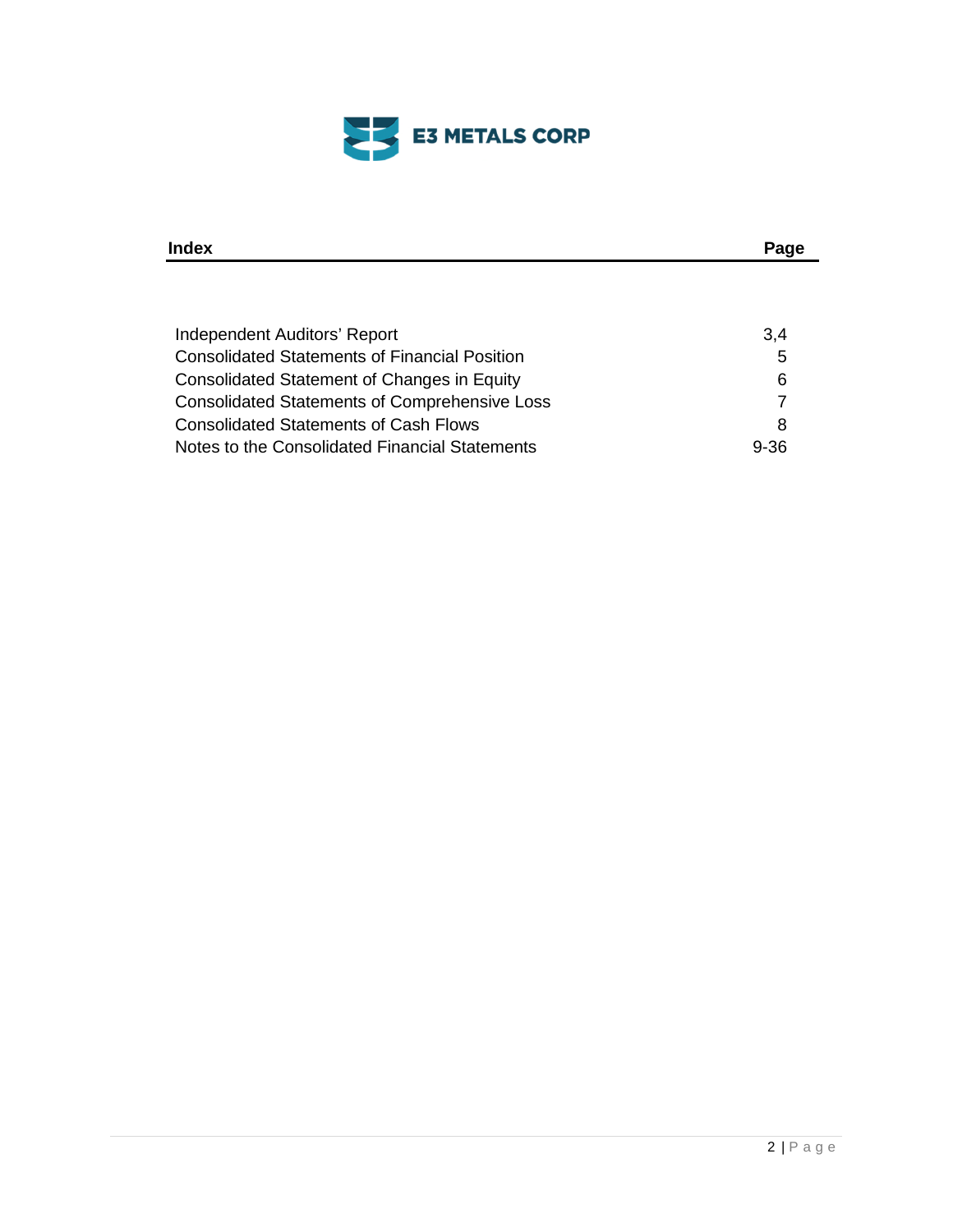# **Independent Auditor's Report**

To the Shareholders of E3 Metals Corp.:

#### **Opinion**

We have audited the consolidated financial statements of E3 Metals Corp. and its subsidiaries (the "Company"), which comprise the consolidated statements of financial position as at December 31, 2019 and December 31, 2018, and the consolidated statements of comprehensive loss, changes in shareholders' equity and cash flows for the years then ended, and notes to the consolidated financial statements, including a summary of significant accounting policies.

In our opinion, the accompanying consolidated financial statements present fairly, in all material respects, the consolidated financial position of the Company as at December 31, 2019 and December 31, 2018, and its consolidated financial performance and its consolidated cash flows for the years then ended in accordance with International Financial Reporting Standards.

#### **Basis for Opinion**

We conducted our audits in accordance with Canadian generally accepted auditing standards. Our responsibilities under those standards are further described in the Auditor's Responsibilities for the Audit of the Consolidated Financial Statements section of our report. We are independent of the Company in accordance with the ethical requirements that are relevant to our audits of the consolidated financial statements in Canada, and we have fulfilled our other ethical responsibilities in accordance with these requirements. We believe that the audit evidence we have obtained is sufficient and appropriate to provide a basis for our opinion.

#### **Material Uncertainty Related to Going Concern**

We draw attention to Note 1 in the consolidated financial statements, which indicates that the Company has not generated revenues from operations and has an accumulated deficit of \$19,923,250 including a net loss of \$2,371,778 incurred during the year ended December 31, 2019. As stated in Note 1, these events or conditions, along with other matters as set forth in Note 1, indicate that a material uncertainty exists that may cast significant doubt on the Company's ability to continue as a going concern. Our opinion is not modified in respect of this matter.

#### **Other Information**

Management is responsible for the other information. The other information comprises Management's Discussion and Analysis.

Our opinion on the consolidated financial statements does not cover the other information and we do not express any form of assurance conclusion thereon.

In connection with our audits of the consolidated financial statements, our responsibility is to read the other information and, in doing so, consider whether the other information is materially inconsistent with the consolidated financial statements or our knowledge obtained in the audits or otherwise appears to be materially misstated. We obtained Management's Discussion and Analysis prior to the date of this auditor's report. If, based on the work we have performed on this other information, we conclude that there is a material misstatement of this other information, we are required to report that fact. We have nothing to report in this regard.

#### **Responsibilities of Management and Those Charged with Governance for the Consolidated Financial Statements**

Management is responsible for the preparation and fair presentation of the consolidated financial statements in accordance with International Financial Reporting Standards, and for such internal control as management determines is necessary to enable the preparation of consolidated financial statements that are free from material misstatement, whether due to fraud or error.

In preparing the consolidated financial statements, management is responsible for assessing the Company's ability to continue as a going concern, disclosing, as applicable, matters related to going concern and using the going concern basis of accounting unless management either intends to liquidate the Company or to cease operations, or has no realistic alternative but to do so.

Those charged with governance are responsible for overseeing the Company's financial reporting process.

#### **Auditor's Responsibilities for the Audit of the Consolidated Financial Statements**

Our objectives are to obtain reasonable assurance about whether the consolidated financial statements as a whole are free from material misstatement, whether due to fraud or error, and to issue an auditor's report that includes our opinion. Reasonable assurance is a high level of assurance but is not a guarantee that an audit conducted in accordance with Canadian generally accepted auditing standards will always detect a material misstatement when it exists. Misstatements can arise from fraud or error and are considered material if, individually or in the aggregate, they could reasonably be expected to influence the economic decisions of users taken on the basis of these consolidated financial statements.

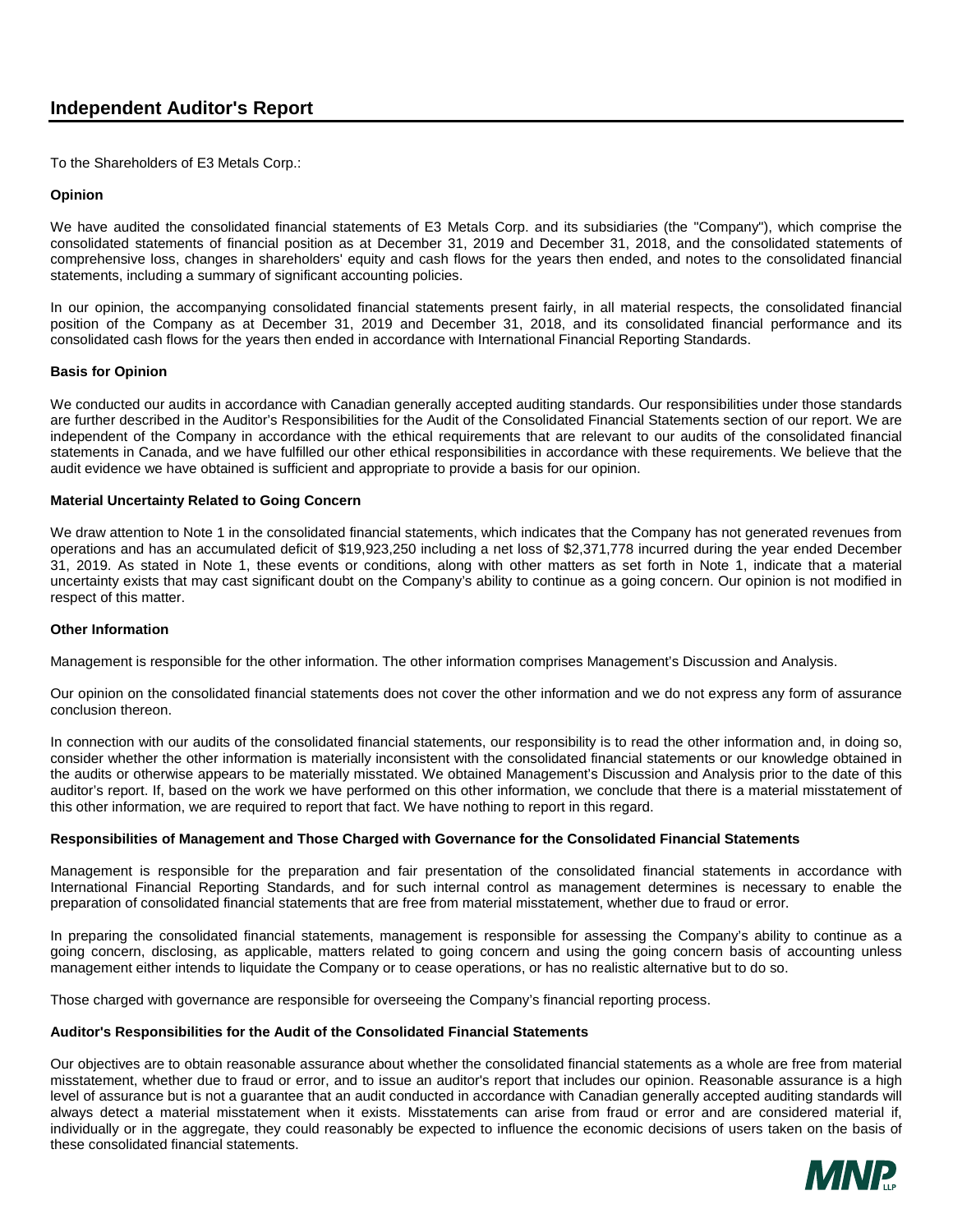As part of an audit in accordance with Canadian generally accepted auditing standards, we exercise professional judgment and maintain professional skepticism throughout the audit. We also:

- Identify and assess the risks of material misstatement of the consolidated financial statements, whether due to fraud or error, design and perform audit procedures responsive to those risks, and obtain audit evidence that is sufficient and appropriate to provide a basis for our opinion. The risk of not detecting a material misstatement resulting from fraud is higher than for one resulting from error, as fraud may involve collusion, forgery, intentional omissions, misrepresentations, or the override of internal control.
- Obtain an understanding of internal control relevant to the audit in order to design audit procedures that are appropriate in the circumstances, but not for the purpose of expressing an opinion on the effectiveness of the Company's internal control.
- Evaluate the appropriateness of accounting policies used and the reasonableness of accounting estimates and related disclosures made by management.
- Conclude on the appropriateness of management's use of the going concern basis of accounting and, based on the audit evidence obtained, whether a material uncertainty exists related to events or conditions that may cast significant doubt on the Company's ability to continue as a going concern. If we conclude that a material uncertainty exists, we are required to draw attention in our auditor's report to the related disclosures in the consolidated financial statements or, if such disclosures are inadequate, to modify our opinion. Our conclusions are based on the audit evidence obtained up to the date of our auditor's report. However, future events or conditions may cause the Company to cease to continue as a going concern.
- Evaluate the overall presentation, structure and content of the consolidated financial statements, including the disclosures, and whether the consolidated financial statements represent the underlying transactions and events in a manner that achieves fair presentation.
- Obtain sufficient appropriate audit evidence regarding the financial information of the entities or business activities within the Company to express an opinion on the consolidated financial statements. We are responsible for the direction, supervision and performance of the group audit. We remain solely responsible for our audit opinion.

We communicate with those charged with governance regarding, among other matters, the planned scope and timing of the audits and significant audit findings, including any significant deficiencies in internal control that we identify during our audits.

We also provide those charged with governance with a statement that we have complied with relevant ethical requirements regarding independence, and to communicate with them all relationships and other matters that may reasonably be thought to bear on our independence, and where applicable, related safeguards.

The engagement partner on the audit resulting in this independent auditor's report is Leanne Bjalek.

Calgary, Alberta

 $MNPLLP$ 

April 9, 2020 Chartered Professional Accountants

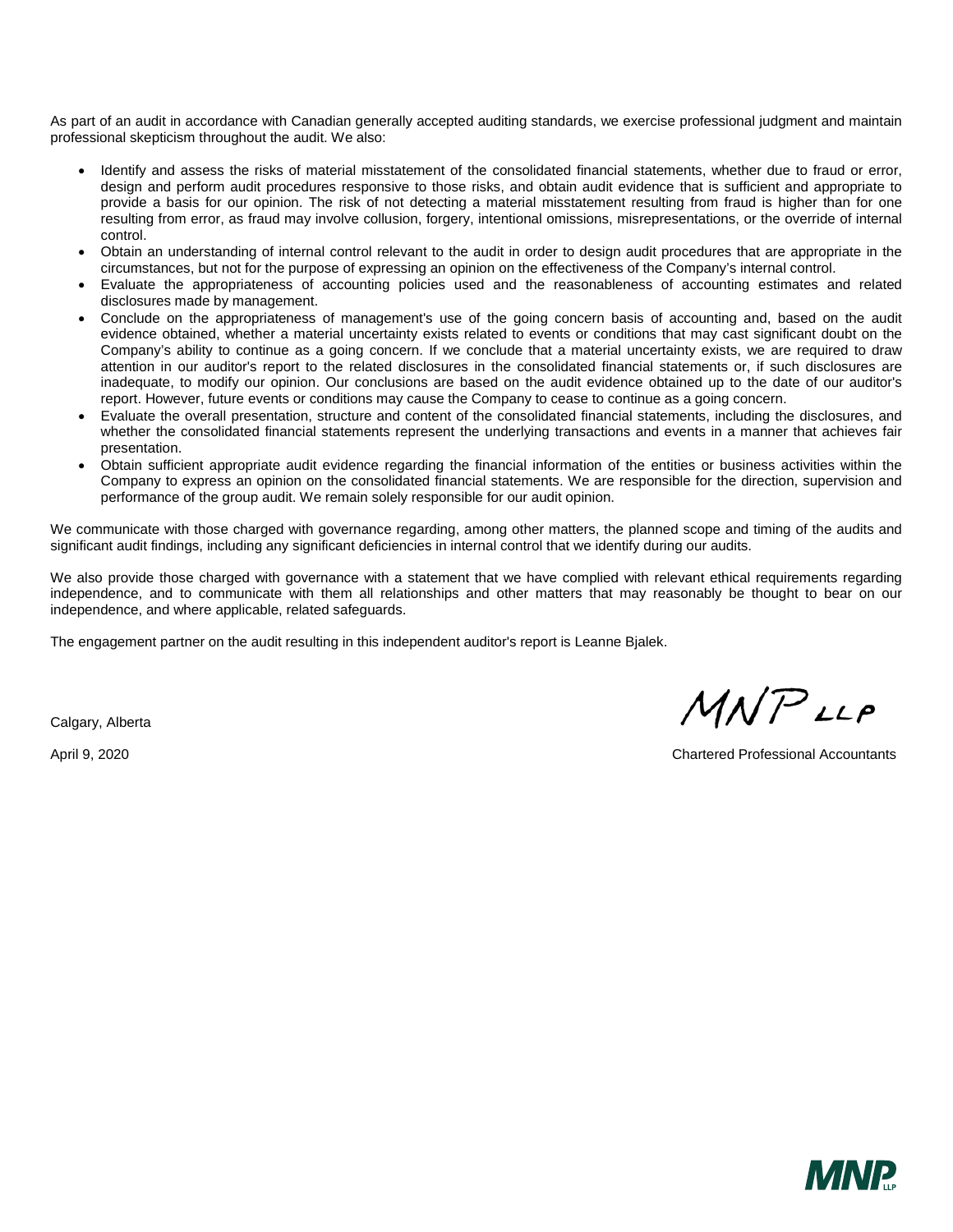

## Consolidated Statements of Financial Position (Expressed in Canadian Dollars)

|                                             |                | December 31,    |    | December 31,   |
|---------------------------------------------|----------------|-----------------|----|----------------|
|                                             | <b>Notes</b>   | 2019            |    | 2018           |
|                                             |                |                 |    |                |
| <b>Assets</b>                               |                |                 |    |                |
| Current assets:                             |                |                 |    |                |
| Cash                                        |                | \$<br>277,464   | \$ | 347,547        |
| Restricted cash                             | 8              | 945,108         |    |                |
| Receivables                                 | 3              | 42,053          |    | 24,092         |
| Prepaid expenses                            |                | 232,625         |    | 9,415          |
|                                             |                | 1,497,250       |    | 381,054        |
|                                             |                |                 |    |                |
| Property and equipment                      | 4              | 12,341          |    | 19,233         |
| Right-of-use asset                          | 5              | 11,433          |    |                |
| Exploration and evaluation assets           | 6              | 2,721,478       |    | 2,511,076      |
| Intangible assets                           | $\overline{7}$ | 236,945         |    |                |
|                                             |                | \$<br>4,479,447 | \$ | 2,911,363      |
|                                             |                |                 |    |                |
| <b>Liabilities and Shareholders' Equity</b> |                |                 |    |                |
| <b>Current liabilities:</b>                 |                |                 |    |                |
| Trade payables and accrued liabilities      | 9              | \$<br>427,891   | \$ | 95,883         |
| Due to related parties                      | 13             | 15,158          |    | 22,465         |
| Short-term loan                             |                |                 |    | 4,153          |
| Lease liability                             | 11             | 12,644          |    |                |
|                                             |                | 455,693         |    | 122,501        |
|                                             |                |                 |    |                |
| Shareholders' equity:                       |                |                 |    |                |
| Share capital                               | 12             | 20,264,608      |    | 18,101,271     |
| Contributed surplus                         | 12             | 2,760,249       |    | 2,309,094      |
| Contributed capital                         | 8              | 997,275         |    |                |
| Foreign currency reserve                    |                | (75, 128)       |    | (75, 370)      |
| Deficit                                     |                | (19, 923, 250)  |    | (17, 546, 133) |
|                                             |                | 4,023,754       |    | 2,788,862      |
|                                             |                | \$<br>4,479,447 | \$ | 2,911,363      |

Nature of operations and going concern (Note 1) Commitments (Note 17) Subsequent events (Note 18)

The accompanying notes form an integral part of these consolidated financial statements.

## **On Behalf of the Board of Directors:**

*"Chris Doornbos"* "*Mike O'Hara"* 

Director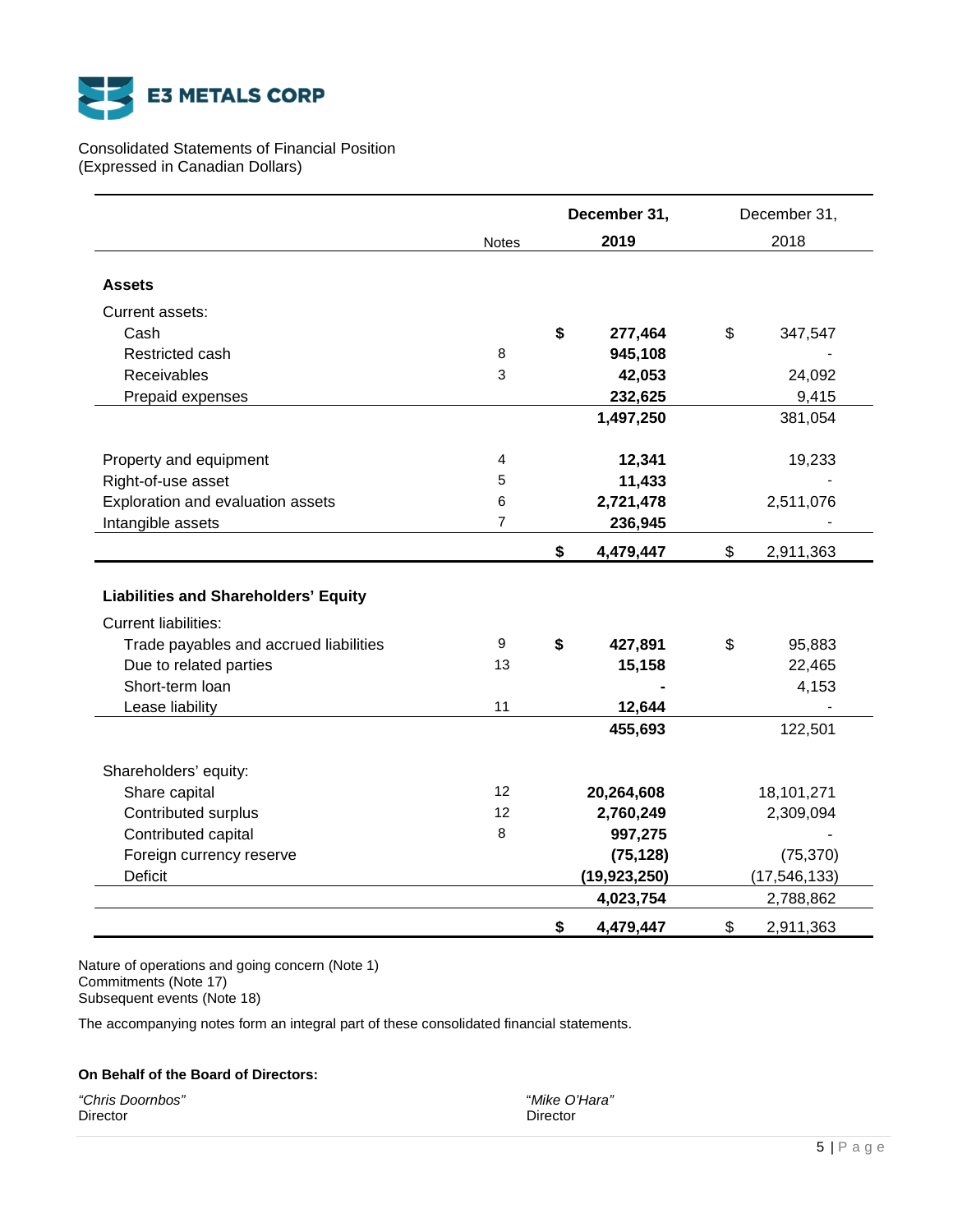

|                                                                                                                                                                                                                                                                                            |                                        |                                                         | Share Capital                                                                                        |                                           |                                                |                                |                               |                                                 |                                                                                                      |
|--------------------------------------------------------------------------------------------------------------------------------------------------------------------------------------------------------------------------------------------------------------------------------------------|----------------------------------------|---------------------------------------------------------|------------------------------------------------------------------------------------------------------|-------------------------------------------|------------------------------------------------|--------------------------------|-------------------------------|-------------------------------------------------|------------------------------------------------------------------------------------------------------|
|                                                                                                                                                                                                                                                                                            | <b>Notes</b>                           | Number of<br><b>Shares</b>                              | Amount                                                                                               | Contributed<br>Capital                    | Contributed<br>Surplus                         | Foreign<br>Currency<br>Reserve | Common<br>stock<br>subscribed | Deficit                                         | <b>Total Equity</b><br>(Deficiency)                                                                  |
| Balance, December 31, 2017<br>Private placements<br>Shareholder warrants<br><b>Broker warrants</b><br>Exercise of warrants<br>Share issuance costs<br>Shares issued for mineral property acquisition<br>Shares issued for debt<br>Share-based compensation<br>Foreign currency translation | 12<br>12<br>12<br>12<br>12<br>12<br>12 | 16,679,909<br>3,540,000<br>360,000<br>350,000<br>72 093 | 16,672,893<br>\$<br>1,416,000<br>(247, 800)<br>(5, 565)<br>141,500<br>(38, 827)<br>140,000<br>23,070 | \$<br>$-$                                 | \$1,875,197<br>247,800<br>5,565<br>180,532     | (75, 169)<br>(201)             | \$20,000<br>(20,000)          | \$(16, 166, 646)                                | 2,326,275<br>\$.<br>1,416,000<br>121,500<br>(38, 827)<br>140,000<br>23,070<br>180,532<br>(201)       |
| Net loss for the year                                                                                                                                                                                                                                                                      |                                        |                                                         |                                                                                                      |                                           |                                                |                                |                               | (1,379,487)                                     | (1,379,487)                                                                                          |
| Balance, December 31, 2018<br>Private placements<br>Contributed capital<br><b>Broker warrants</b><br>Exercise of options<br>Shares issued for services<br>Share-based compensation<br>Adoption of IFRS 16<br>Foreign currency translation<br>Net loss for the year                         | 12<br>12<br>12<br>12<br>12<br>5,11     | 21,002,002<br>6,239,884<br>100,000<br>56,015            | \$<br>18,101,271<br>2,253,812<br>(178, 264)<br>64,476<br>23,313                                      | \$<br>$\overline{\phantom{m}}$<br>997,275 | \$2,309,094<br>178,264<br>(24, 476)<br>297,367 | \$ (75,370)<br>242             | \$<br>-                       | \$<br>(17, 546, 133)<br>(5, 339)<br>(2,371,778) | \$2,788,862<br>2,253,812<br>997,275<br>40,000<br>23,313<br>297,367<br>(5, 339)<br>242<br>(2,371,778) |
| Balance, December 31, 2019                                                                                                                                                                                                                                                                 |                                        | 27,397,901                                              | 20,264,608<br>S.                                                                                     | 997,275<br>\$                             | \$2,760,249                                    | \$ (75, 128)                   | \$                            | (19, 923, 250)<br>\$                            | \$4,023,754                                                                                          |

The accompanying notes form an integral part of these consolidated financial statements.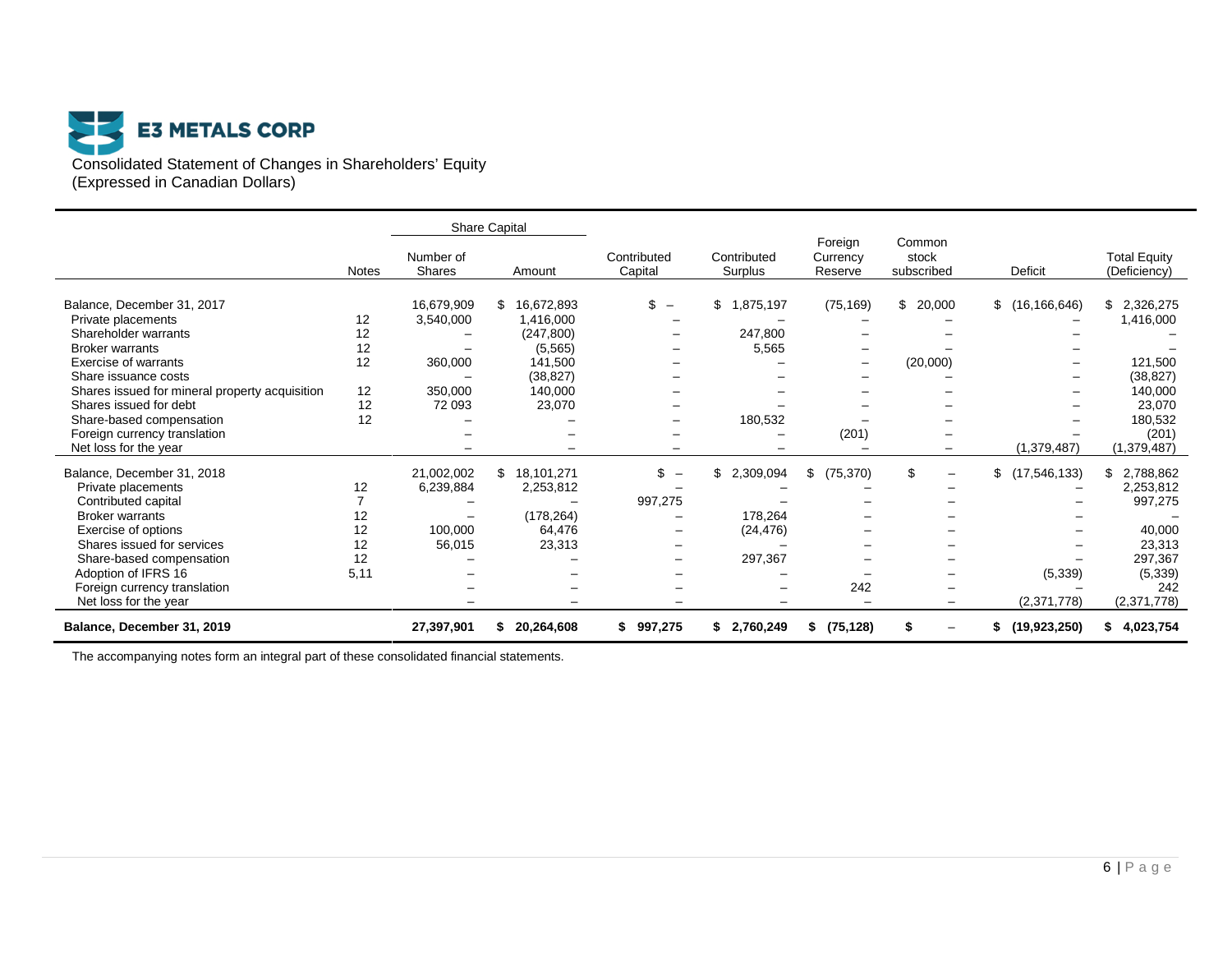

Consolidated Statements of Comprehensive Loss For the years ended December 31, 2019 and 2018 (Expressed in Canadian Dollars)

|                                                        | <b>Notes</b> | 2019           | 2018           |
|--------------------------------------------------------|--------------|----------------|----------------|
| <b>Expenses:</b>                                       |              |                |                |
| Consulting fees                                        |              | \$<br>598,951  | 352,450        |
| Wages and benefits                                     |              | 480,804        | 318,151        |
| <b>Professional fees</b>                               |              | 356,713        | 101,062        |
| Marketing expenses                                     |              | 296,758        | 265,582        |
| Share-based compensation                               | 12           | 283,792        | 180,532        |
| General and administrative                             |              | 162,809        | 146,321        |
| Regulatory and transfer agent fees                     |              | 70,101         | 30,536         |
| Travel expenses                                        |              | 62,779         | 50,934         |
| Depreciation and amortization                          | 4,5          | 33,631         | 11,915         |
| Interest on lease liability                            | 10           | 5,928          |                |
| Unrealized loss on foreign exchange                    |              | 24,745         |                |
|                                                        |              | (2,377,011)    | (1,457,483)    |
| Gain on lease modification                             | 10           | 4,917          |                |
| Other income                                           |              | 316            |                |
| Gain on debt settlement                                | 11           |                | 7,930          |
| Amortization of flow-through premium liability         | 9            |                | 71,029         |
| Flow-through tax                                       |              |                | (963)          |
| Net loss for the year                                  |              | (2, 371, 778)  | (1, 379, 487)  |
| <b>Other Comprehensive Loss</b>                        |              |                |                |
| Foreign exchange gain (loss) on operations             |              | 242            | (201)          |
| Comprehensive loss for the year                        |              | \$ (2,371,536) | \$ (1,379,688) |
|                                                        |              |                |                |
| Loss per common share                                  |              |                |                |
| - Basic and diluted                                    |              | \$<br>(0.10)   | \$<br>(0.07)   |
|                                                        |              |                |                |
| Weighted average number of common shares outstanding - |              |                |                |
| <b>Basic and diluted</b>                               |              | 24,112,083     | 18,523,654     |

The accompanying notes form an integral part of these consolidated financial statements.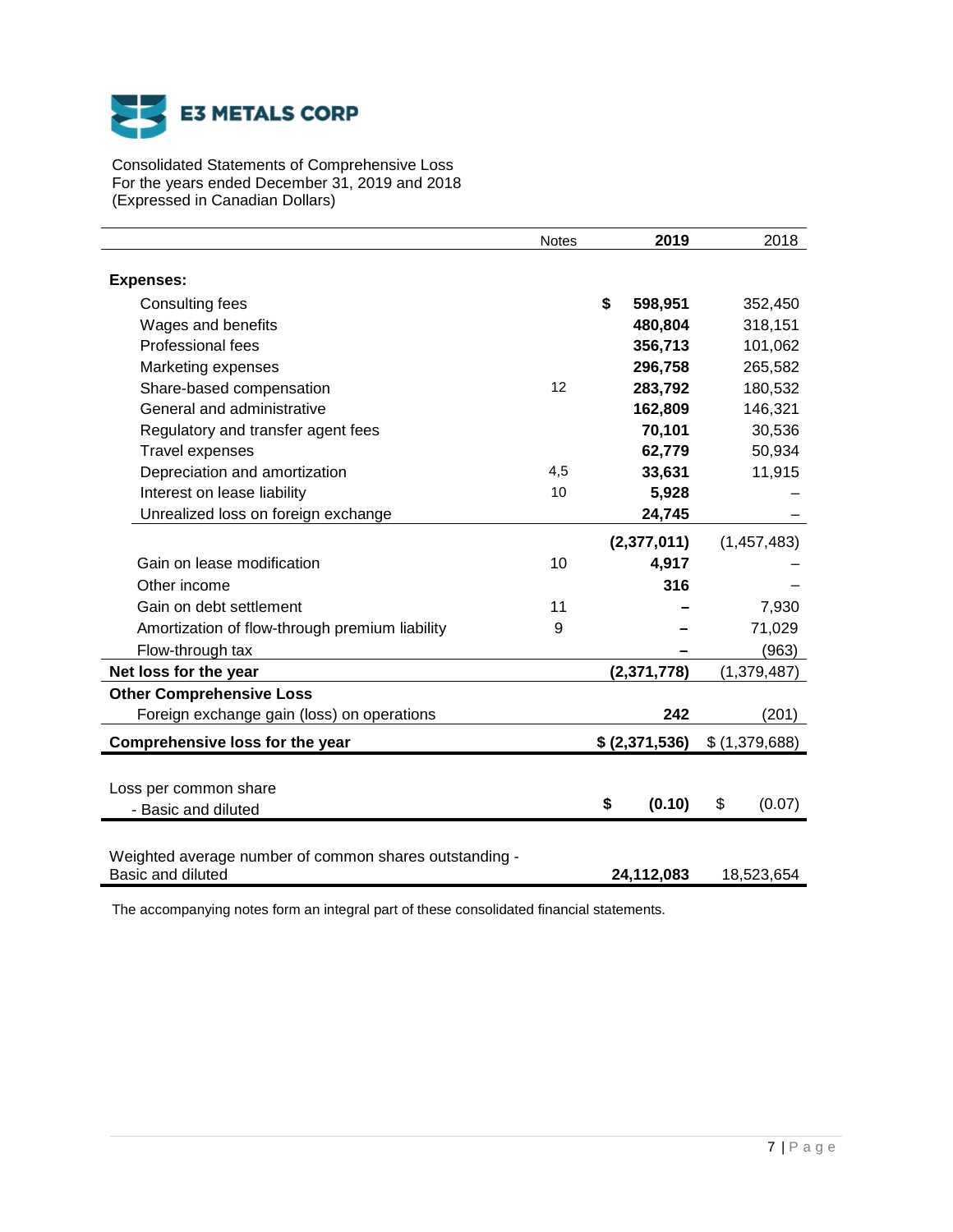

Consolidated Statements of Cash Flows For the years ended December 31, 2019 and 2018 (Expressed in Canadian Dollars)

|                                                | <b>Notes</b>   | 2019                   | 2018          |
|------------------------------------------------|----------------|------------------------|---------------|
| Cash provided by (used in):                    |                |                        |               |
| Operating:                                     |                |                        |               |
| Net loss for the year                          |                | \$<br>$(2,371,778)$ \$ | (1,379,487)   |
| Items not affecting cash                       |                |                        |               |
| Share-based compensation                       | 12             | 320,679                | 180,532       |
| Depreciation of lease asset                    | 5              | 25,611                 |               |
| Depreciation of property and equipment         | $\overline{4}$ | 8,020                  | 11,914        |
| Non-cash interest expense on lease liability   | 11             | 5,928                  |               |
| Gain on lease modification                     | 11             | (4, 917)               |               |
| Amortization of flow-through premium liability | 10             |                        | (71, 029)     |
| Gain on settlement of debt                     |                |                        | (7,930)       |
| Change in non-cash working capital:            |                |                        |               |
| Receivables                                    |                | (17, 961)              | 13,040        |
| Prepaids                                       |                | (223, 210)             | 9,442         |
| Trade payables and accrued liabilities         |                | 332,008                | (63, 361)     |
| Due to related parties                         |                | (7, 307)               | 12,832        |
| Net cash used in operating activities          |                | (1,932,927)            | (1, 294, 047) |
|                                                |                |                        |               |
| Investing:                                     |                |                        |               |
| Intangible assets                              | 7              | (236, 945)             |               |
| Exploration and evaluation assets              | 6              | (210, 402)             | (455, 668)    |
| Property and equipment                         | 5              | (1, 128)               | (13, 791)     |
| Net cash used in investing activities          |                | (448, 475)             | (469, 459)    |
| Financing:                                     |                |                        |               |
| Proceeds from private placements (net)         | 12             | 2,253,812              | 1,377,173     |
| Contributed capital                            | 8              | 997,275                |               |
| Lease liability                                | 11             | (30, 750)              |               |
| Exercise of stock options                      | 12             | 40,000                 | 121,500       |
| Short term loans                               |                | (4, 153)               | 4,153         |
| Net cash from financing activities             |                | 3,256,185              | 1,502,826     |
|                                                |                |                        |               |
| Effect of foreign exchange                     |                | 242                    | (201)         |
| Change of cash during the year                 |                | 875,025                | (260, 881)    |
| Cash, beginning of the year                    |                | 347,547                | 608,428       |
| Cash, end of the year                          |                | \$<br>1,222,572        | 347,547<br>\$ |
|                                                |                |                        |               |
| Unrestricted cash                              |                | 277,464                | 347,547       |
| Restricted cash - securuty for credit facility |                | 28,750                 |               |
| Restricted cash - Joint operations             |                | 916,358                |               |
| Cash, end of the year                          |                | \$<br>1,222,572        | 347,547<br>\$ |

The accompanying notes form an integral part of these consolidated financial statements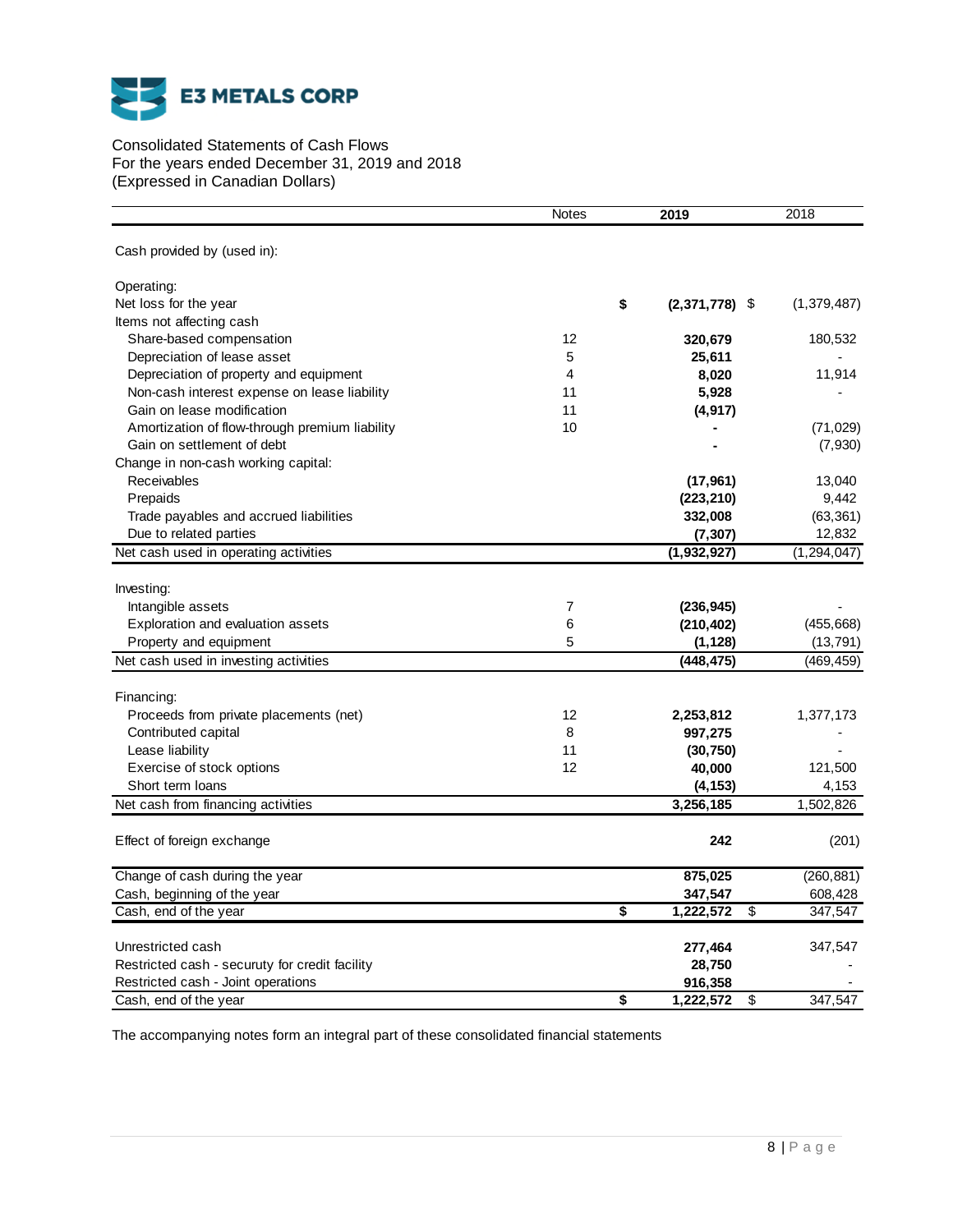

## **1. NATURE OF OPERATIONS AND GOING CONCERN**

E3 Metals Corp. ("E3 Metals" or the "Company") was incorporated on August 19, 1998 under the laws of British Columbia. The Company's shares trade on the TSX Venture Exchange (the "Exchange") under the symbol ETMC.

The Company's head office and principal address is Suite 205, 227 10 St NW, Calgary, AB, T2N 1V5. The registered and records office is Suite 400, 725 Granville Street, Vancouver, BC, V7Y 1G5.

On May 30, 2017, the Company completed an acquisition (the "Transaction") of 1975293 Alberta Ltd. ("Alberta Co"), whereby all of the issued and outstanding shares of Alberta Co were exchanged for securities of E3 Metals. The Company changed its name to E3 Metals Corp. from Savannah Gold Corp. and upgraded its listing to Tier 2 of the Exchange subsequent to the closing of the Transaction. Alberta Co became a wholly-owned subsidiary of the Company.

E3 Metals is a resource company with mineral properties in Alberta that is currently focused on technology development for lithium extraction from Alberta brines. The Company has not yet determined whether its properties contain lithium reserves that are economically recoverable. The recoverability of amounts spent for mineral properties is dependent upon the discovery of economically recoverable reserves, the ability of the Company to obtain the necessary financing to complete the exploration and development of its property, and upon future profitable production from the properties.

These consolidated financial statements have been prepared on a going concern basis, which assumes that the Company will be able to realize its assets and discharge its liabilities in the normal course of business. Should the Company be unable to continue as a going concern, it may be unable to realize the carrying value of its assets and to meet its liabilities as they become due.

These consolidated financial statements do not give effect to any adjustments to the amounts or classification of assets and liabilities which might be necessary should the Company be unable to continue as a going concern.

As at December 31, 2019, the Company has not generated revenues from operations and has an accumulated deficit of \$19,923,250 (2018 – \$17,546,133) including a net loss of \$2,371,778 (2018 – \$1,379,487) incurred during the year ended December 31, 2019. These events and conditions indicate a material uncertainty that may cast significant doubt on the Company's ability to continue as a going concern. The Company may continue to have capital requirements in excess of its currently available resources. The Company will require financing to continue its business plan through 2021, and there can be no assurance that such financing will be available or, if available, that it will be on reasonable terms.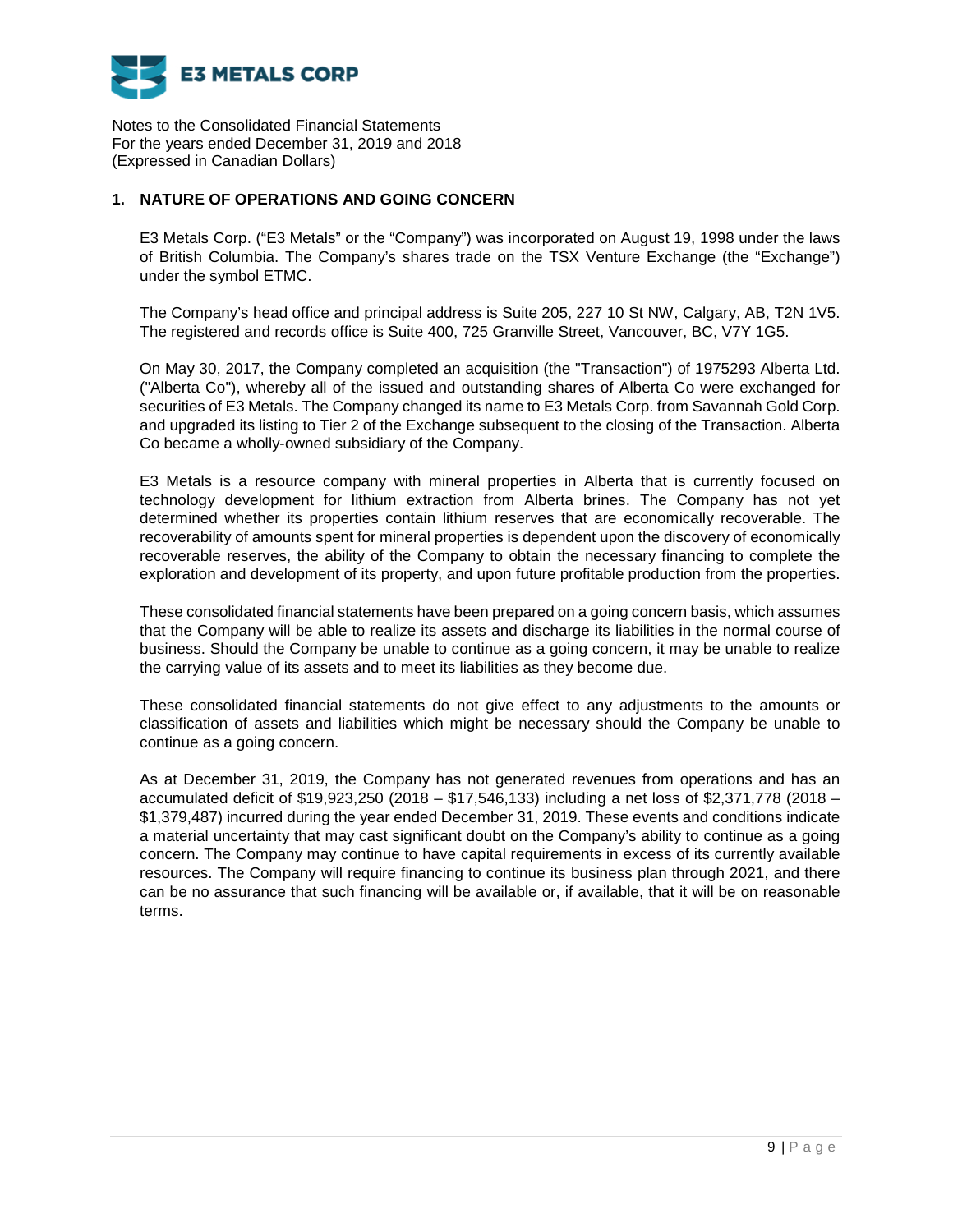

## **2. SIGNIFICANT ACCOUNTING POLICIES AND BASIS OF PREPARATION**

These financial statements were authorized for issue on April 9, 2020 by the Board of Directors of the Company.

These consolidated financial statements, including comparatives, have been prepared in accordance with International Financial Reporting Standards ("IFRS") as issued by the International Accounting Standards Board ("IASB") and Interpretations issued by the International Financial Reporting Interpretations Committee ("IFRIC").

### *Basis of Presentation*

The consolidated financial statements of the Company have been prepared on an accrual basis and are based on historical costs, modified where applicable. The consolidated financial statements are presented in Canadian dollars unless otherwise noted.

## *Functional Currency*

The functional currency of each of the Company's entities is measured using the currency of the primary economic environment in which that entity operates. The consolidated financial statements are presented in Canadian dollars ("CAD", which is the functional and presentation currency of the parent company, its Canadian subsidiary (1975293 Alberta Ltd) and its jointly controlled subsidiary (2216747 Alberta Ltd). The functional currency of MAU Mexico is the Mexican Peso ("MEX").

### *Consolidation*

These consolidated financial statements include the financial statements of the Company, its controlled subsidiaries and a jointly controlled entity. A subsidiary is a corporation over which the Company is able directly or indirectly, to control the financial and operational policies, which is the authority usually connected with holding majority voting rights. A subsidiary is fully consolidated from the date on which control is acquired by the Company. They are de-consolidated from the date that control by the Company ceases. The subsidiaries of the Company are as follows:

|                                                   |                             |                        | <b>Percentage owned</b> |                      |
|---------------------------------------------------|-----------------------------|------------------------|-------------------------|----------------------|
|                                                   | Country of<br>incorporation | Functional<br>currency | December 31,<br>2019    | December 31,<br>2018 |
| 1975293 Alberta Ltd.                              | Canada                      | CAD                    | 100%                    | 100%                 |
| 0904254 BC Ltd. <sup>(1)</sup>                    | Canada                      | CAD                    |                         | 100%                 |
| Mexigold Resources SA de CV<br>("MAU Mexico") (2) | Mexico                      | MEX                    | 100%                    | 100%                 |
| 2216747 Alberta Ltd.(3)                           | Canada                      | CAD                    | 50%                     |                      |

(1) 0904254 BC Ltd was dissolved in 2019.

(2) E3 Metals owns 99% and 0904254 BC owned 1% of MAU Mexico. MAU Mexico is inactive and has no assets.

(3) 2216747 Alberta Ltd. was incorporated in 2019 and is a jointly controlled operation. It's recognized in these financial statements using the proportionate consolidation method.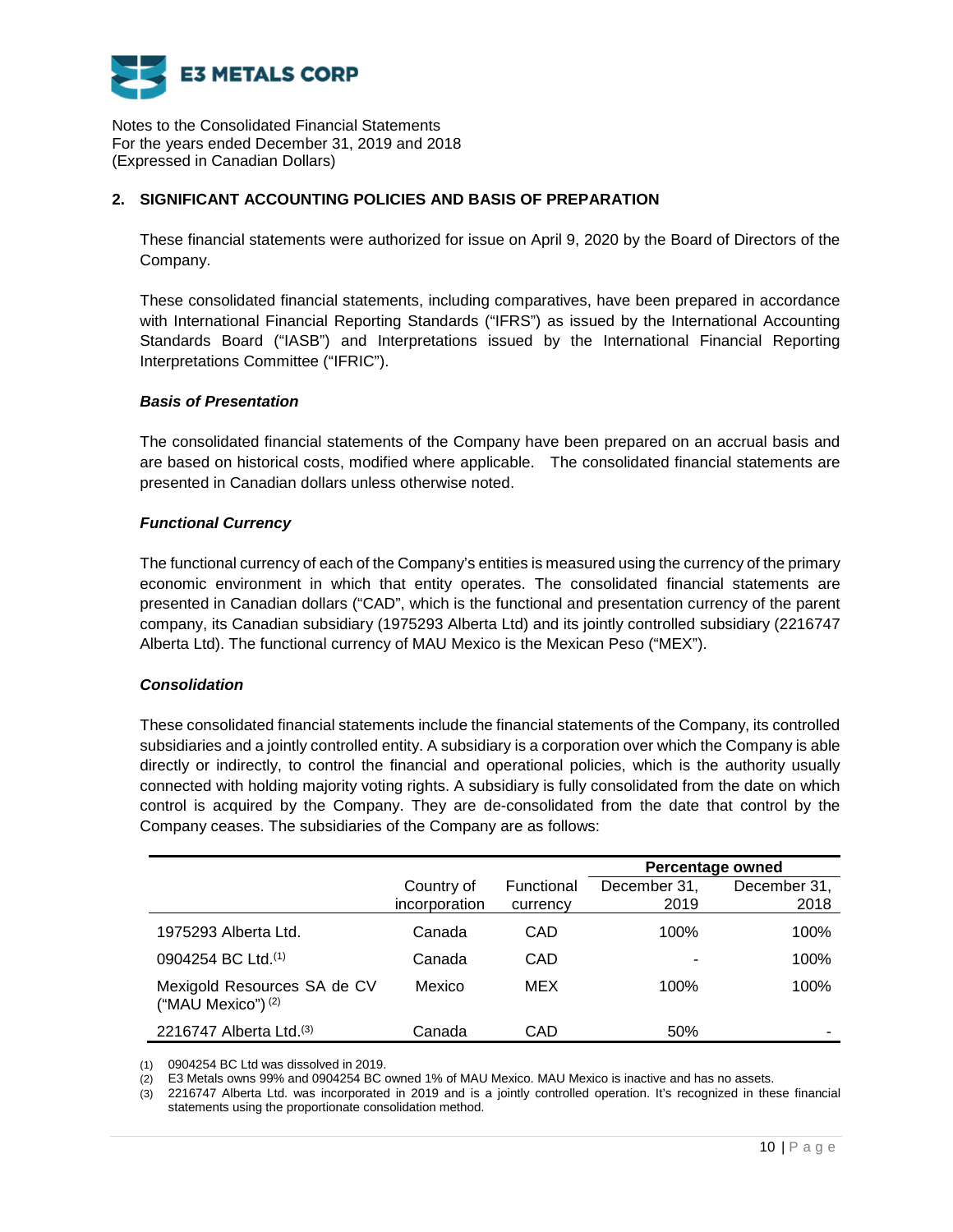

## **2. SIGNIFICANT ACCOUNTING POLICIES AND BASIS OF PREPARATION** (cont'd)

### *Consolidation (cont'd)*

Assets, liabilities, revenues and expenses of the subsidiary are recognized in accordance with the Company's accounting policies. Inter-company balances and transactions, including unrealized income and expenses arising from inter-company transactions, are eliminated on consolidation.

### *Significant estimates and assumptions*

The preparation of financial statements in accordance with IFRS requires the Company to make estimates and assumptions concerning the future. The Company's management reviews these estimates and underlying assumptions on an ongoing basis, based on experience and other factors, including expectations of future events that are believed to be reasonable under the circumstances. Revisions to estimates are adjusted for prospectively in the period in which the estimates are revised.

#### *Share-based payments*

Equity-settled share-based payments to employees and others providing similar services are measured at the fair value of the equity instruments at the grant date. Determining the fair value of such sharebased awards requires estimates as to the appropriate valuation model and the inputs for the model require assumptions including the rate of forfeiture of options granted, the expected life of the option, the Company's share price and its expected volatility, the risk-free interest rate and expected dividends.

#### *Taxation*

The calculations for current and deferred taxes require management's interpretation of tax regulations and legislation in the various tax jurisdictions in which the Company operates, which are subject to change. The measurement of deferred tax assets and liabilities requires estimates of the timing of the reversal of temporary differences identified and management's assessment of the Company's ability to utilize the underlying future tax deductions against future taxable income before they expire, which involves estimating future taxable income.

The Company is subject to assessments by various taxation authorities in the tax jurisdictions in which it operates and these taxation authorities may interpret the tax legislation and regulations differently. In addition, the calculation of income taxes involves many complex factors. As such, income taxes are subject to measurement uncertainty and actual amounts of taxes may vary from the estimates made by management.

### *Significant judgments*

The preparation of financial statements in accordance with IFRS requires the Company to make judgments, apart from those involving estimates, in applying accounting policies. The most significant judgments in applying the Company's financial statements include:

- the assessment of the Company's ability to continue as a going concern and whether there are events or conditions that may give rise to significant uncertainty;
- the assessment of the carrying value of the Company's exploration and evaluation assets;
- the determination of what constitutes cash generating unit ("CGUs"). Exploration & evaluation assets are grouped into CGUs at the lowest level of separately identified cash flows.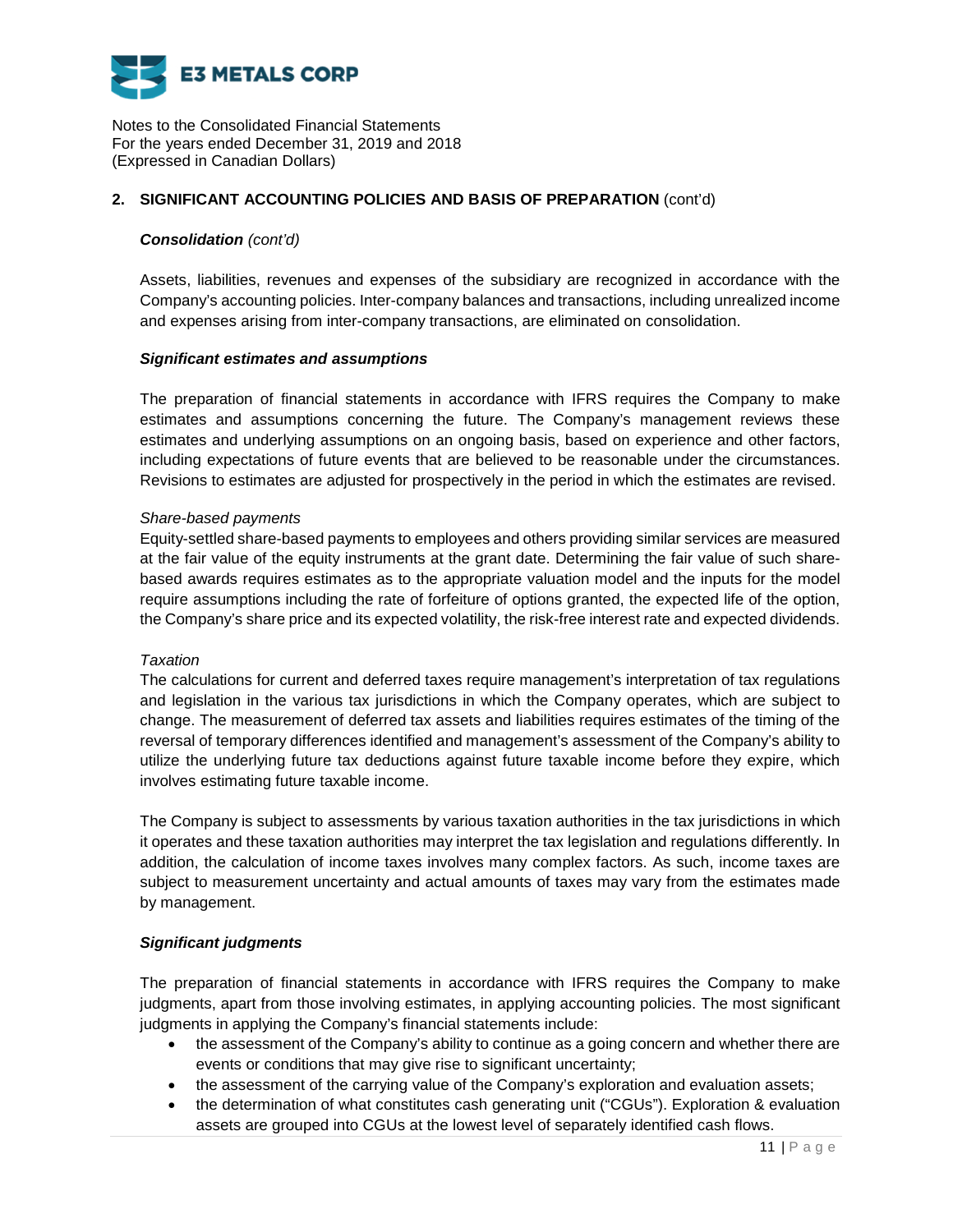

## *2. SIGNIFICANT ACCOUNTING POLICIES AND BASIS OF PREPARATION (cont'd)*

### *Significant judgments (cont'd)*

Determination of what constitutes a CGU is subject to management judgement. The asset composition of a CGU can directly impact the recoverability of assets included within the CGU. Management has determined that the Company has one CGU;

- the classification of financial instruments;
- the classification and assessment of the carrying value of intangible assets; and
- the assessment of control for 2216747 Alberta Ltd. ("Devco") and the basis of accounting.

### *Foreign Currency Translation*

#### *Foreign currency transactions, balances and translation*:

Foreign currency transactions are translated into functional currency using the exchange rates at the date of the transaction. Foreign currency monetary items are translated at the period-end exchange rate. Non-monetary items measured at historical cost continue to be carried at the exchange rate at the date of the transaction. Non-monetary items measured at fair value are reported at the exchange rate at the date when fair values were determined.

Exchange differences arising on the translation of monetary items or on settlement of monetary items are recognized in profit or loss in the statement of comprehensive loss in the period in which they arise, except where deferred in equity as a qualifying cash flow or net investment hedge.

Exchange differences arising on the translation of non-monetary items are recognized in other comprehensive loss in the consolidated statement of comprehensive loss to the extent that gains and losses arising on those non-monetary items are also recognized in other comprehensive loss.

Where the nonmonetary gain or loss is recognized in profit or loss, the exchange component is also recognized in profit or loss.

#### *Translation of operations with a different functional currency*:

The financial results and position of foreign operations whose functional currency is different from the Company's functional currency are translated to the Company's presentation currency as follows:

- assets and liabilities are translated at period-end exchange rates prevailing at that reporting date; and
- income and expenses are translated at average exchange rates for the period.

Exchange differences arising on translation of foreign operations are transferred directly to the Company's foreign currency reserve in the statement of comprehensive loss. These differences are recognized in the profit or loss in the period in which the operation is disposed.

#### **Share-based Payments**

Share-based payments to employees are measured at the fair value of the instruments issued and amortized over the vesting periods. Share-based payments to non-employees are measured at the fair value of goods or services received or the fair value of the equity instruments issued, if it is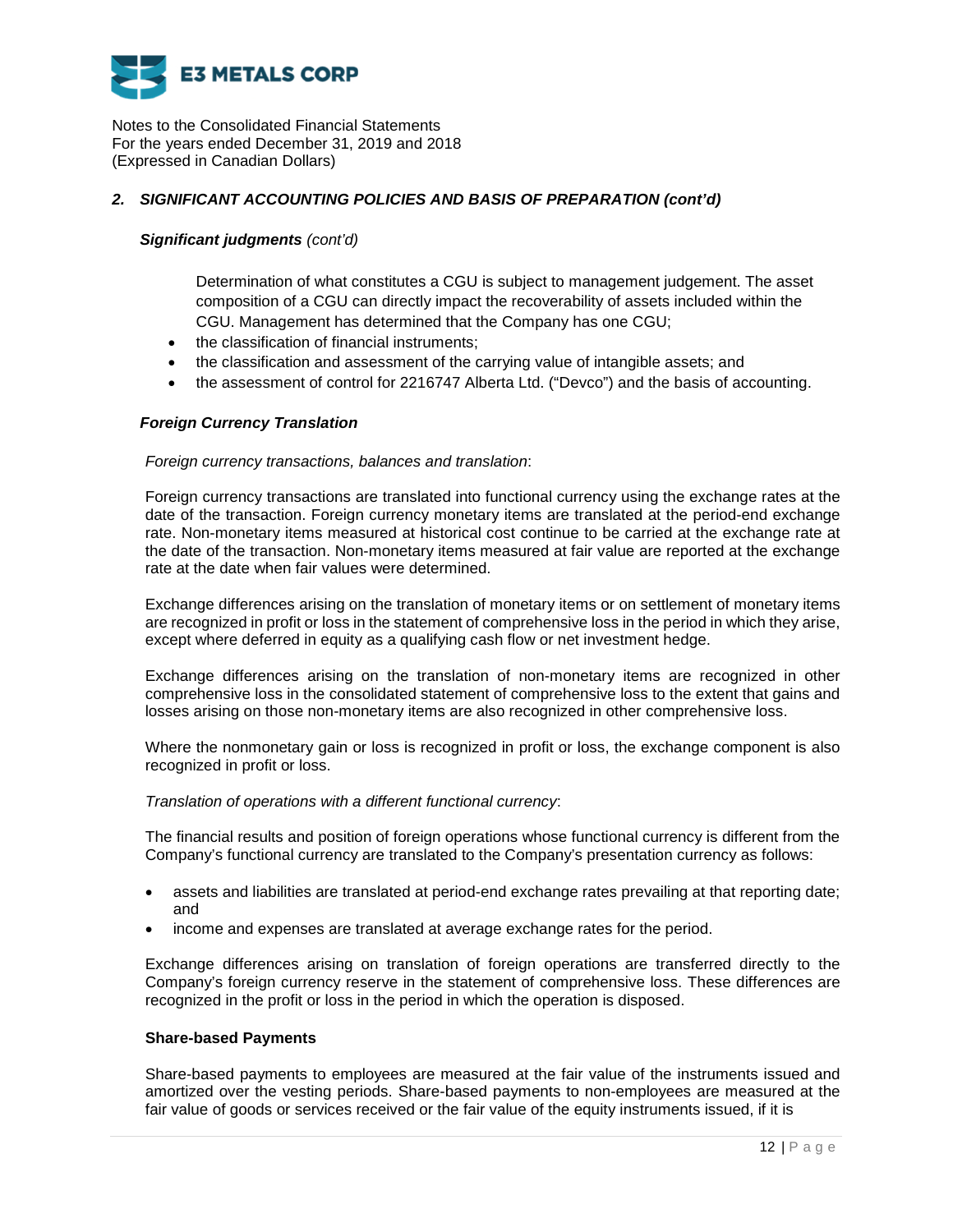

### **2. SIGNIFICANT ACCOUNTING POLICIES AND BASIS OF PREPARATION** (cont'd)

### **Share-based Payments** (cont'd)

determined the fair value of the goods or services cannot be reliably measured, and are recorded at the date the goods or services are received. For stock options, the cost of the option is expensed or capitalized as an addition to non-monetary assets depending on the reason for the grant. The corresponding amount is recorded to contributed surplus. The fair value of options granted is determined using the Black–Scholes Option Pricing Model. The number of shares and options expected to vest is reviewed and adjusted at the end of each reporting period such that the amount recognized for services received as consideration for the equity instruments granted is based on the number of equity instruments that eventually vest.

#### **Cash**

Cash includes cash on hand at Canadian financial banking institutions.

When cash or cash equivalents are not available for use directly by the Company to finance general operations as a result of contractual or other specific obligations, it is classified as Restricted Cash.

#### **Financial Instruments**

The Company recognizes financial assets and financial liabilities on the consolidated statement of financial position when the Company becomes a party to the contract. Financial assets are derecognized when the rights to receive cash flows from the assets have expired or when the Company has transferred substantially all risks and rewards of ownership. Financial liabilities are removed from the financial statements when the liability is extinguished either through settlement of or release from the obligation of the underlying liability.

#### Receivables

The Company makes use of a simplified approach in accounting for receivables and records the loss allowance as lifetime expected credit losses. These are the expected shortfalls in contractual cash flows, considering the potential for default at any point during the life of the financial instrument. In calculating, the Company uses its historical experience, external indicators and forward-looking information to calculate the expected credit losses using a provision matrix. The Company assess impairment of receivables on a collective basis as they possess shared credit risk characteristics they have been grouped based on the days past due.

#### Measurement

Financial assets, financial liabilities and derivatives are measured at fair value on initial recognition. Measurement in subsequent periods depends on the financial instrument's classification, as described below.

#### Amortized cost

A financial asset is measured at amortized cost if the objective of the business model is to hold the financial asset for the collection of the cash flows; all contractual cash flows represent only principal and interest on that principal. All financial liabilities are measured at amortized cost using the effective interest method except for liabilities incurred for the purposes of selling or repurchasing in the shortterm liabilities, if they are held-for trading and those that meet the definition of a derivative.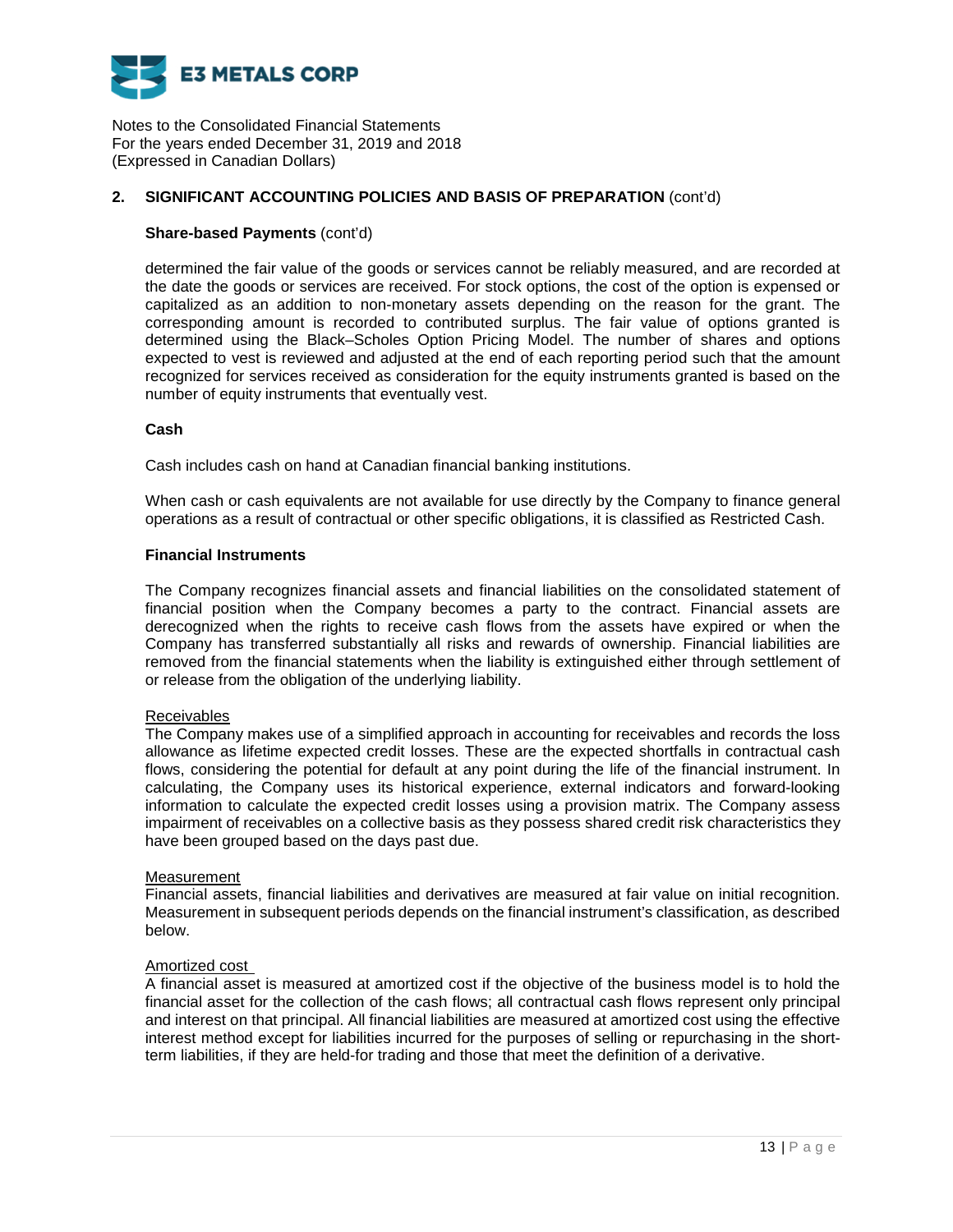

## **2. SIGNIFICANT ACCOUNTING POLICIES AND BASIS OF PREPARATION** (cont'd)

### **Financial Instruments** (cont'd)

Fair value through other comprehensive income ("FVTOCI")

A financial asset shall be measured at FVTOCI if the financial asset is held within a business model whose objective is achieved by both collecting contractual cash flows and selling financial assets; and the contractual terms of the financial asset give rise on specified dates to cash flows that are Solely Payment of Principal and Interest ("SPPI") on the principal amount outstanding.

### Fair value through profit or loss ("FVTPL")

All financial assets that do not meet the definition of being measured at amortized cost or FVTOCI are measured at FVTPL. A financial liability is classified as measured at FVTPL if it is held-for-trading, or designated as FVTPL on initial recognition. For financial assets and liabilities, the Company may make an irrevocable election to designate an asset at FVTPL. If the election is made it is irrevocable, meaning that asset, liability, or group of financial instruments must be recorded at FVTPL until that asset, liability or group of financial instruments are derecognized.

Financial assets and liabilities are offset and the net amount is reported on the consolidated statement of financial position when there is a legally enforceable right to offset the recognized amounts, and there is an intention to settle on a net basis, or realize the asset and settle the liability simultaneously.

#### **Exploration and Evaluation Assets**

E&E assets consist of mineral permit acquisition costs and exploration costs directly related to specific properties are deferred, commencing on the date that the Company acquires legal rights to explore a mineral property, until technical and economic feasibility of extracting a mineral resource is demonstrable, or until the properties are sold or abandoned. All other costs, including administrative overhead are expensed as incurred. E&E assets are not depreciated or depleted. If the properties enter the production phase, they will be reclassified from E&E assets and depletion will commence using the units of production basis based upon proven reserves. If the properties are sold or abandoned, these expenditures will be written off.

The Company currently has one CGU – its Alberta Lithium Project (2018 – 1 CGU). An impairment loss is recognized on the Company's E&E assets when the carrying amount of the asset, or its CGU, exceeds its recoverable amount. Impairment losses are recognized in profit and loss for the period. Impairment losses recognized in respect of CGUs are allocated first to reduce the carrying amount of any goodwill allocated to CGUs and then to reduce the carrying amount of the other assets in the unit on a pro-rata basis.

An impairment loss is reversed if there is an indication that there has been a change in the estimates used to determine the recoverable amount. An impairment loss is reversed only to the extent that the asset's carrying amount does not exceed the carrying amount that would have been determined, net of depreciation or amortization, if no impairment loss had been recognized. An impairment loss with respect to goodwill is never reversed.

#### **Flow-through Shares**

The Company has historically issued flow-through common shares to finance a portion of its exploration program. Pursuant to the terms of the flow-through share agreements, these shares transfer the tax deductibility of qualifying resource expenditures to investors. On issuance, the Company bifurcates the flow-through share into (i) a flow-through share premium, equal to the estimated premium, if any; investors pay for the flow-through feature, which is recognized as a liability,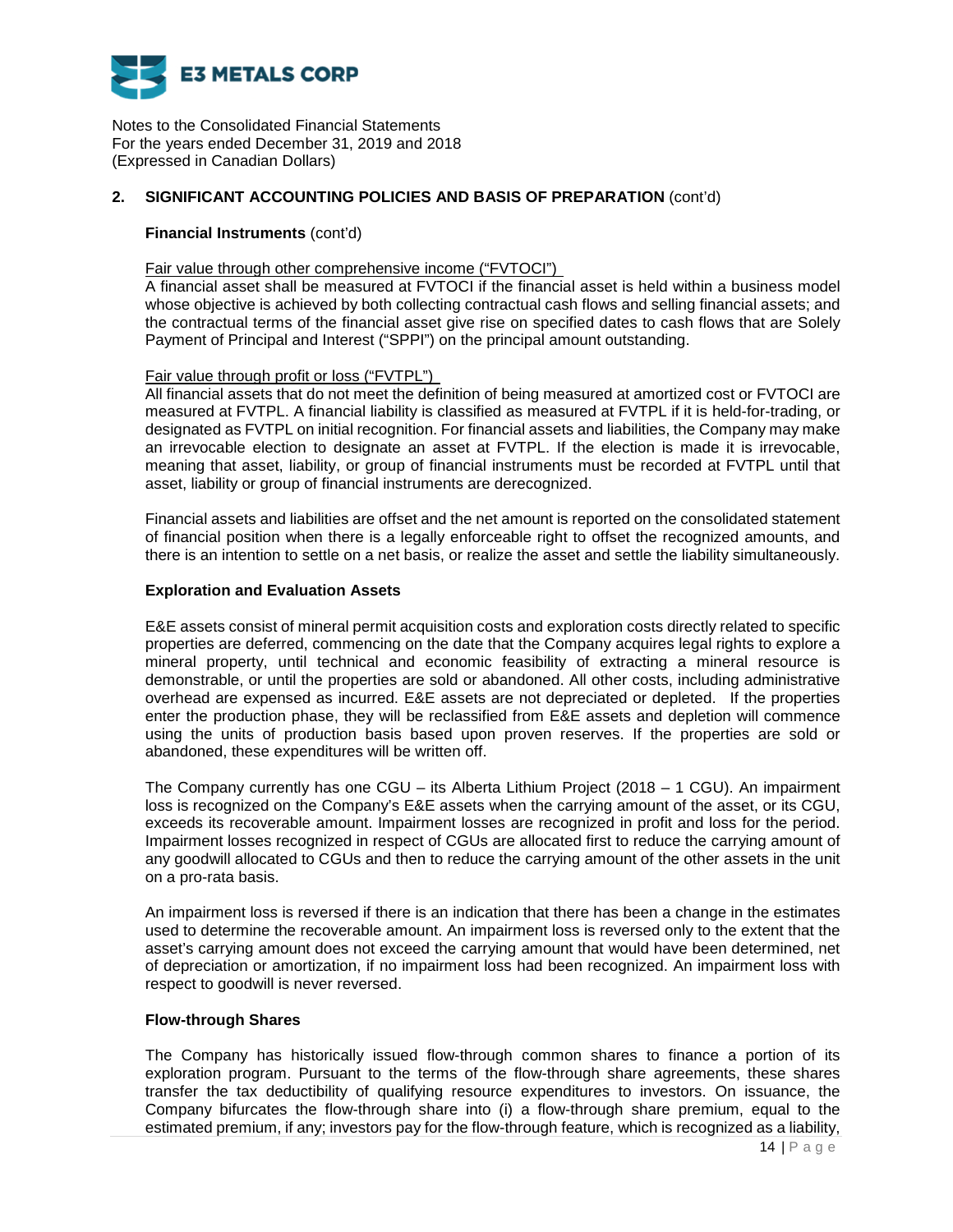

### **2. SIGNIFICANT ACCOUNTING POLICIES AND BASIS OF PREPARATION (cont'd)**

#### **Flow-through Shares** (cont'd)

and (ii) share capital. Upon expenditures being incurred, the Company derecognizes the liability and recognizes a deferred tax liability for the amount of tax reduction renounced to the shareholders. The premium is recognized as other income and the related deferred tax is recognized as a tax provision.

Proceeds received from the issuance of flow-through shares are restricted to be used only for Canadian resource property exploration expenditures within a two-year period. The portion of the proceeds received but not yet expended at the end of the Company's reporting year is disclosed separately as flow-through premium liability.

The Company may also be subject to a Part XII.6 tax on flow-through proceeds renounced under the Look-back Rule, in accordance with Government of Canada flow-through regulations. When applicable, this tax is accrued as a financial expense until paid.

#### **Income Taxes**

Income tax expense comprise of current and deferred tax. Income tax is recognized in profit or loss except to the extent that it relates to items recognized directly in equity. Current tax expense is the expected tax payable on taxable income for the year, using tax rates enacted or substantively enacted at period end, adjusted for amendments to tax payable with regards to previous years.

Deferred tax is recorded using the liability method, providing for temporary differences, between the carrying amounts of assets and liabilities for financial reporting purposes and the amounts used for taxation purposes. Temporary differences are not provided for relating to goodwill not deductible for tax purposes, the initial recognition of assets or liabilities that affect both accounting nor taxable loss, and differences relating to investments in subsidiary to the extent that they will probably not reverse in the foreseeable future.

The amount of deferred tax provided is based on the expected manner of realization or settlement of the carrying amount of assets and liabilities, using tax rates enacted or substantively enacted at the balance sheet date.

A deferred tax asset is recognized only to the extent that it is probable that future taxable profits will be available against which the asset can be utilized. To the extent that the Company does not consider it probable that a deferred tax asset will be recovered, it provides a valuation allowance against that excess.

#### **Loss per Share**

Loss per share is computed by dividing net loss by the weighted average number of shares outstanding during the reporting period. Diluted loss per share is computed similar to basic loss per share except that the weighted average shares outstanding are increased to include additional shares for the assumed exercise of stock options and warrants, if dilutive. The number of additional shares is calculated by assuming that outstanding stock options and warrants were exercised and that the proceeds from such exercises were used to acquire common stock at the average market price during the reporting periods.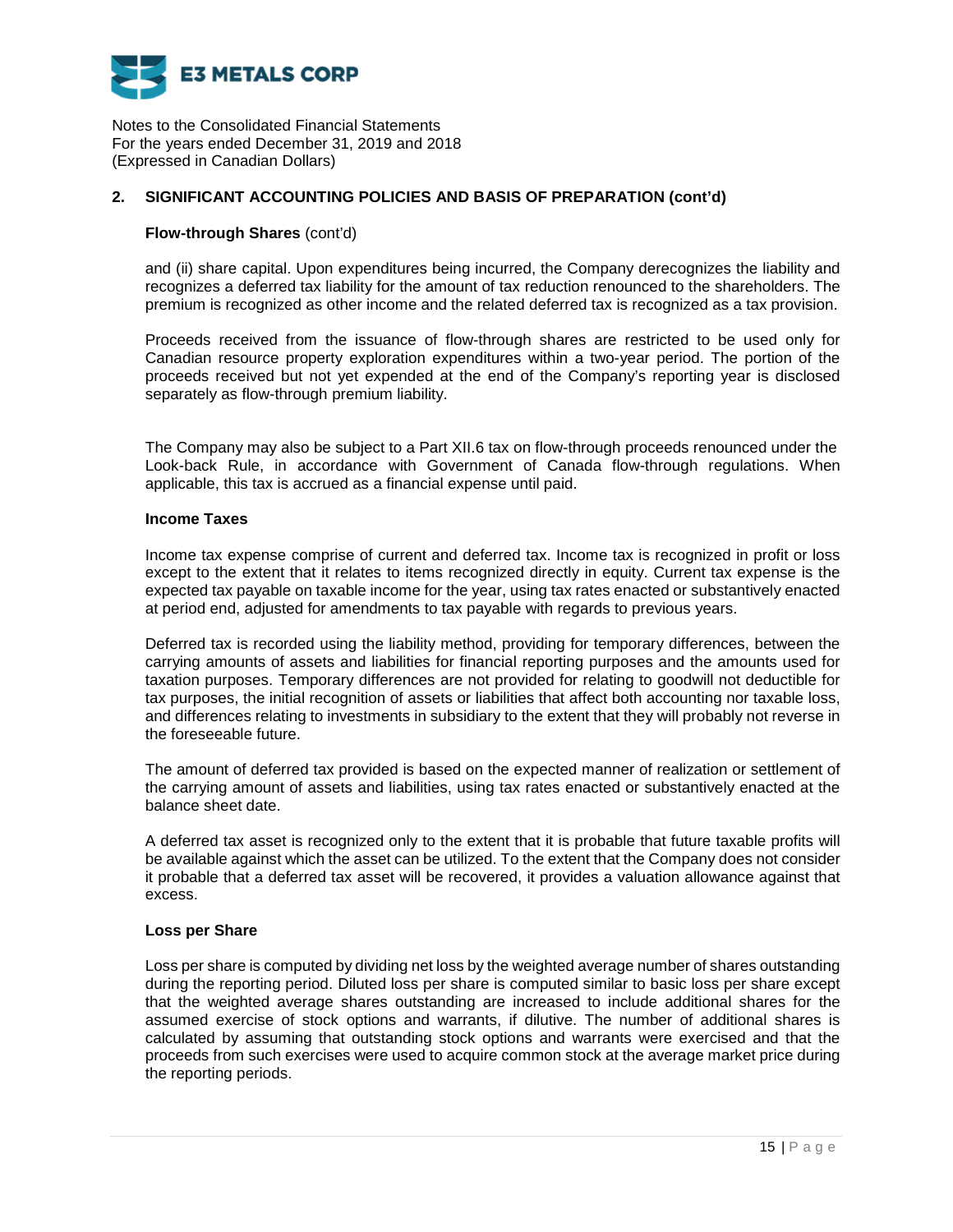

### **2. SIGNIFICANT ACCOUNTING POLICIES AND BASIS OF PREPARATION (cont'd)**

#### **Property and Equipment**

Property and equipment is recorded at cost less accumulated depreciation and impairment losses. Where an item of property and equipment comprises significant components with different useful lives, the components are accounted for as separate items of property and equipment.

The cost of replacing part of an item within property and equipment is recognized when the cost is incurred if it is probable that the future economic benefits will flow to the Company and the cost of the item can be measured reliably. The carrying amount of the part that has been replaced is expensed. All other costs are recognized as an expense as incurred.

An impairment loss is recognized when the carrying amount of an asset exceeds its recoverable amount. Impairment losses are recognized in profit and loss for the period. An impairment loss is reversed if there is an indication that there has been a change in the estimates used to determine the recoverable amount. An impairment loss is reversed only to the extent that the asset's carrying amount does not exceed the carrying amount that would have been determined, net of depreciation or amortization, if no impairment loss had been recognized. An impairment loss with respect to goodwill is never reversed.

Depreciation is calculated at the following rates and basis:

| Computer equipment     | 55% declining balance  |
|------------------------|------------------------|
| <b>Furniture</b>       | 20% declining balance  |
| Leasehold improvements | 20% straight-line      |
| Software licenses      | 100% declining balance |

#### **Impairment of Long-lived Property and Equipment Assets**

The Company assesses at each reporting date whether there are indications of impairment of a longlived property and equipment asset CGU it has identified. If indications of impairment exist, the Company estimates the asset's recoverable amount, which is the higher of an asset's or CGU's fair value less costs of disposal and its value-in-use. An impairment loss is recognized when the carrying amount of an asset, or its CGU, exceeds its recoverable amount. Impairment losses are recognized in profit and loss for the period. Impairment losses recognized in respect of CGUs are allocated first to reduce the carrying amount of any goodwill allocated to CGUs and then to reduce the carrying amount of the other assets in the unit on a pro-rata basis. The Company currently has no long-lived property and equipment assets (2018 – NIL).

Fair value less costs of disposal represents the value for which an asset could be sold in an armslength transaction, and is presented as a function of the future cash flows of the proved and probable reserves. Value in use is estimated as the discounted present value of the future cash flows expected to arise from the continued use of the asset or CGU. Where the carrying amount of an asset or CGU exceeds its recoverable amount, the asset is considered impaired and the impairment loss is charged to the statement of net loss and comprehensive loss.

For impairment losses recognized in prior years, an assessment is made at each reporting date as to whether there is any indication that previously recognized impairment losses may no longer exist or may have decreased. Previously recognized impairment loss reversals are limited to the carrying amount that would have been determined, net of depreciation, had no impairment loss been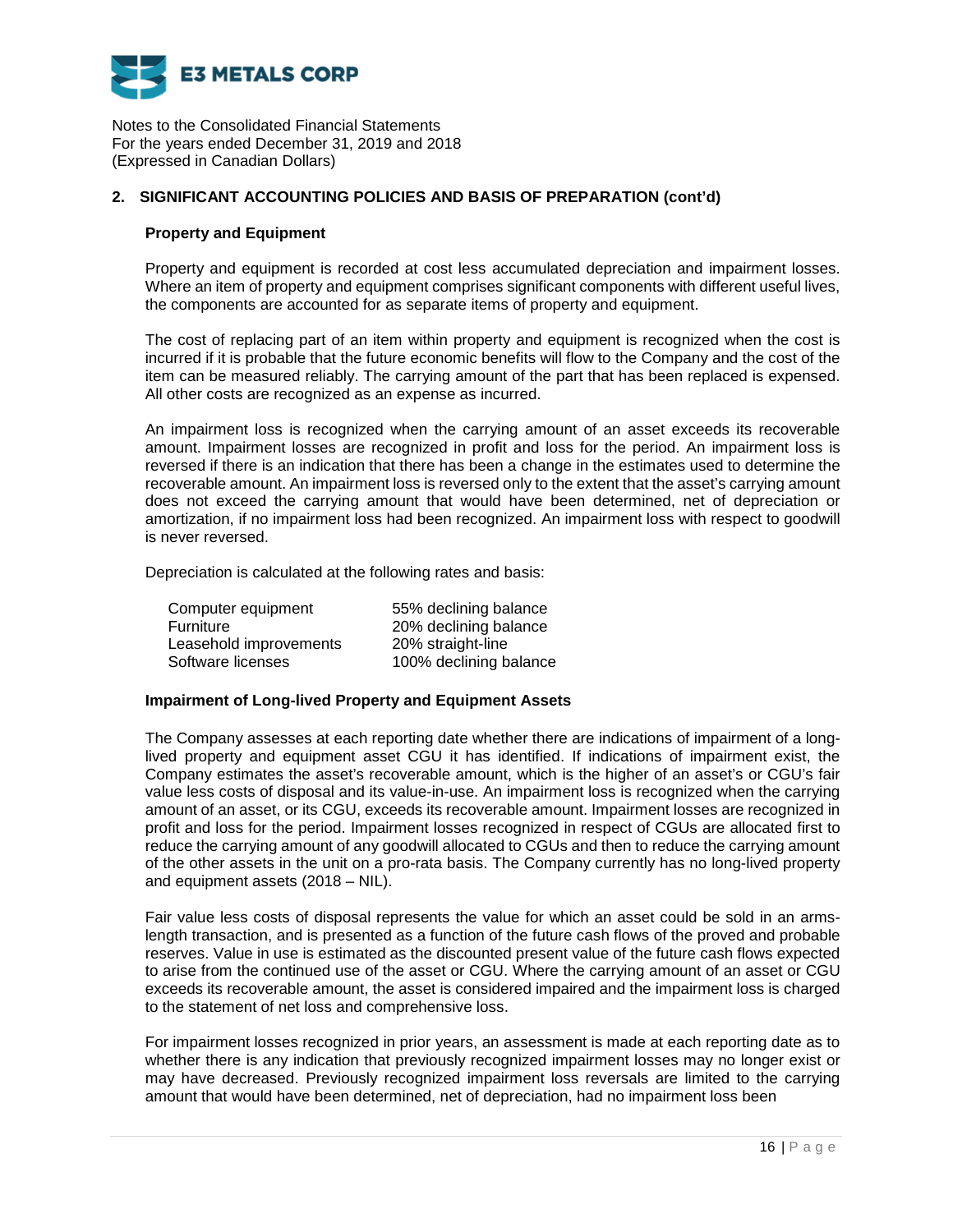

### **2. SIGNIFICANT ACCOUNTING POLICIES AND BASIS OF PREPARATION** (cont'd)

#### **Impairment of Long-lived Property and Equipment Assets** (cont'd)

recognized for the asset in prior years. Impairment reversals are recognized as an impairment recovery in the consolidated statement of comprehensive loss.

#### **Government Grants**

The Company has applied for, and received, grants from various provincial and federal government agencies to assist it in its technology development. These grants are recognized as costs are incurred and/or defined milestones are achieved. Grant funds received are offset against the related costs incurred.

#### **Intangible Assets**

Development expenditures are capitalized as intangible assets only if the expenditure can be measured reliably, the process is technically and commercially feasible, future economic benefits are probable to the Company and the Company has sufficient resources to complete the development and use or sell the asset. Otherwise, it is recognized in profit or loss as incurred. Subsequent to initial recognition, development expenditures are measured at costs less accumulated amortization and any accumulated impairment losses.

#### **Joint Operation**

On September 11, 2019, the Company entered into joint development agreement with FMC Lithium US Corp. to complete the direct lithium extraction technology and confirm commerciality of the intellectual property through the construction of a pilot plant in 2021. The joint development agreement is being pursued through Devco, a jointly controlled entity. The Company accounts for its share of the assets, liabilities and expenditures of Devco using the proportionate consolidation method.

#### **Share Capital**

The Company records proceeds from share issuances net of share issue costs. Proceeds and issue costs from unit placements are allocated between shares and warrants issued according to their residual value. The residual value is attributed to the value of the warrants. The value of the share component and warrant is credited to share capital with any residual value attributed to the warrant. Upon exercise of the warrant, consideration paid by the warrant holder together with the amount previously recognized is recorded as an increase to share capital. In the event there is a change to the warrant terms (price or exercise date), no change is made to the initial value recognized for the warrant.

### **Contributed Surplus**

Contributed Surplus records items recognized as share-based payments until such time that the stock options and agent's warrants are exercised, at which time the corresponding amount will be transferred to share capital.

Foreign currency reserve records exchange differences arising from translation of the MAU Mexico's results and financial position from their functional currencies into Canadian dollars.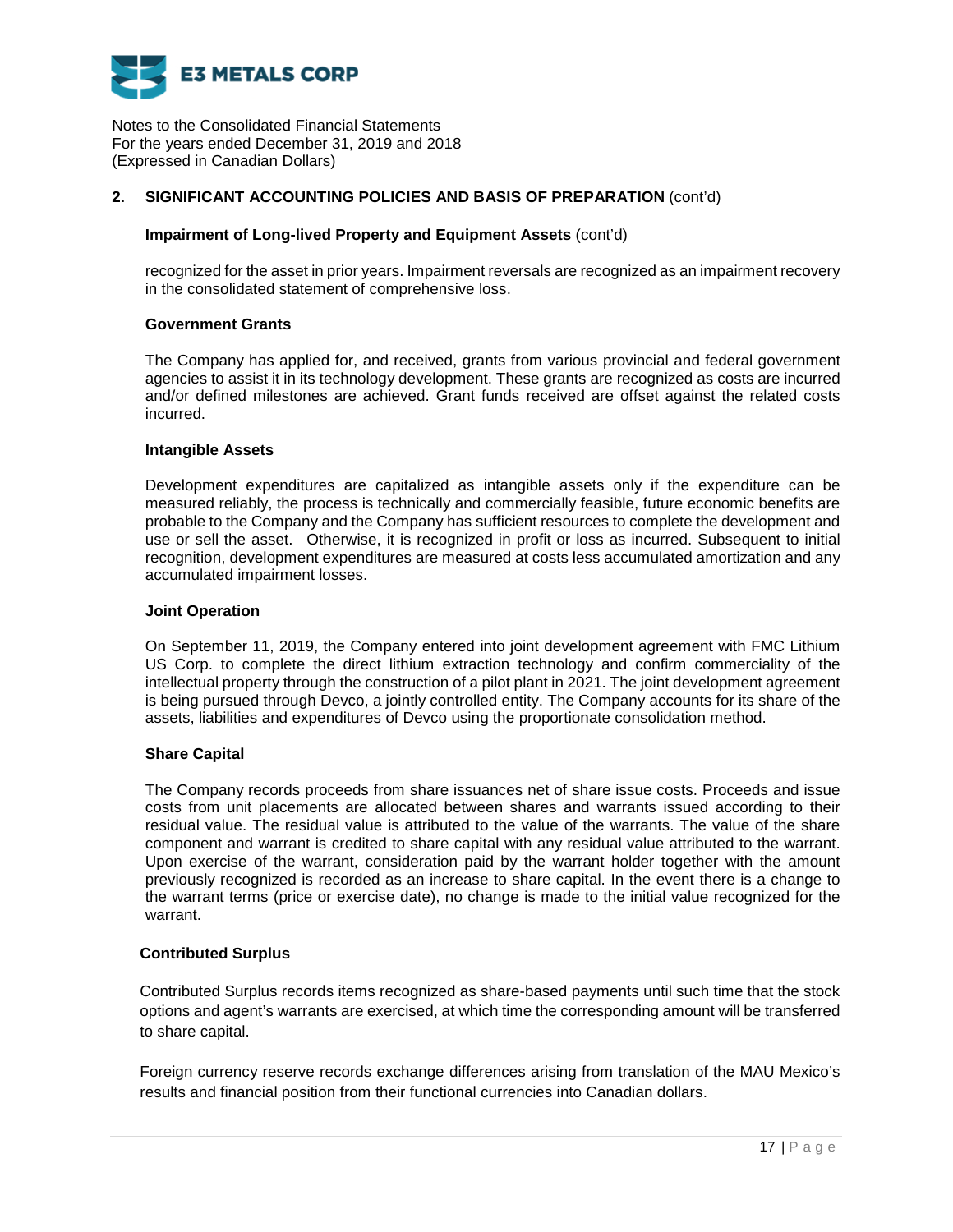

## **2. SIGNIFICANT ACCOUNTING POLICIES AND BASIS OF PREPARATION** (cont'd)

### **Adoption of New Accounting Standards**

On January 1, 2019, the Company adopted the new IASB Lease Standard IFRS 16 - Leases. IFRS 16 requires that former operating leases be capitalized and recognized on the consolidated statement of financial position by the lessee. Lease assets and liabilities are initially measured at the present value of the unavoidable lease payments and amortized over the lease term. The Company adopted IFRS 16 using a modified retrospective approach (see Note 5). The modified retrospective approach does not require restatement of prior period financial information and recognizes the cumulative effect of IFRS 16 prior to January 1, 2019 as an adjustment to the opening retained deficit and applies the standard prospectively.

The Company has an office lease which expires May 1, 2022 and has determined that the office lease is a finance lease based on the following:

- The lease is for an identifiable asset;
- E3 is the beneficiary of all the economic benefits of the lease;
- Subject to the terms of the lease, E3 has the right to direct the use of the asset; and
- The lessor does not have substitution rights.

On adoption, the Company recorded a lease liability of \$92,273 to reflect the present value of the remaining lease payments, discounted at E3's incremental borrowing rate of 8%. It also recorded a right of use asset of \$86,934. On a monthly basis, the company reduces the lease liability as monthly lease payments are made and records interest expense on the outstanding amount of the liability using the incremental borrowing rate. It also records amortization expense of the right of use asset on a straight-line basis utilizing the initial five year term of the lease. The incremental borrowing rate was determined by using the rate of a short-term loan the Company entered into in 2018 and which was retired in 2019.

The Company also elected to apply the following methods as permitted under the standard:

- Leases with terms ending within 12 months are recognized as short-term leases.
- Short-term leases and leases of low value assets that have been identified are not recognized on the consolidated statement of financial position. Expenses for these leases are recognized as incurred with the amounts disclosed in the notes to the consolidated financial statements.
- The provision for leases previously recognized was applied to the value of the associated rightof-use asset. In this case, no impairment assessment was performed under IAS 36 Impairment.

### **3. RECEIVABLES**

Receivables consist primarily of GST input tax credits and government grants due to the Company. The Company expects to realize on all outstanding receivables during the current fiscal period.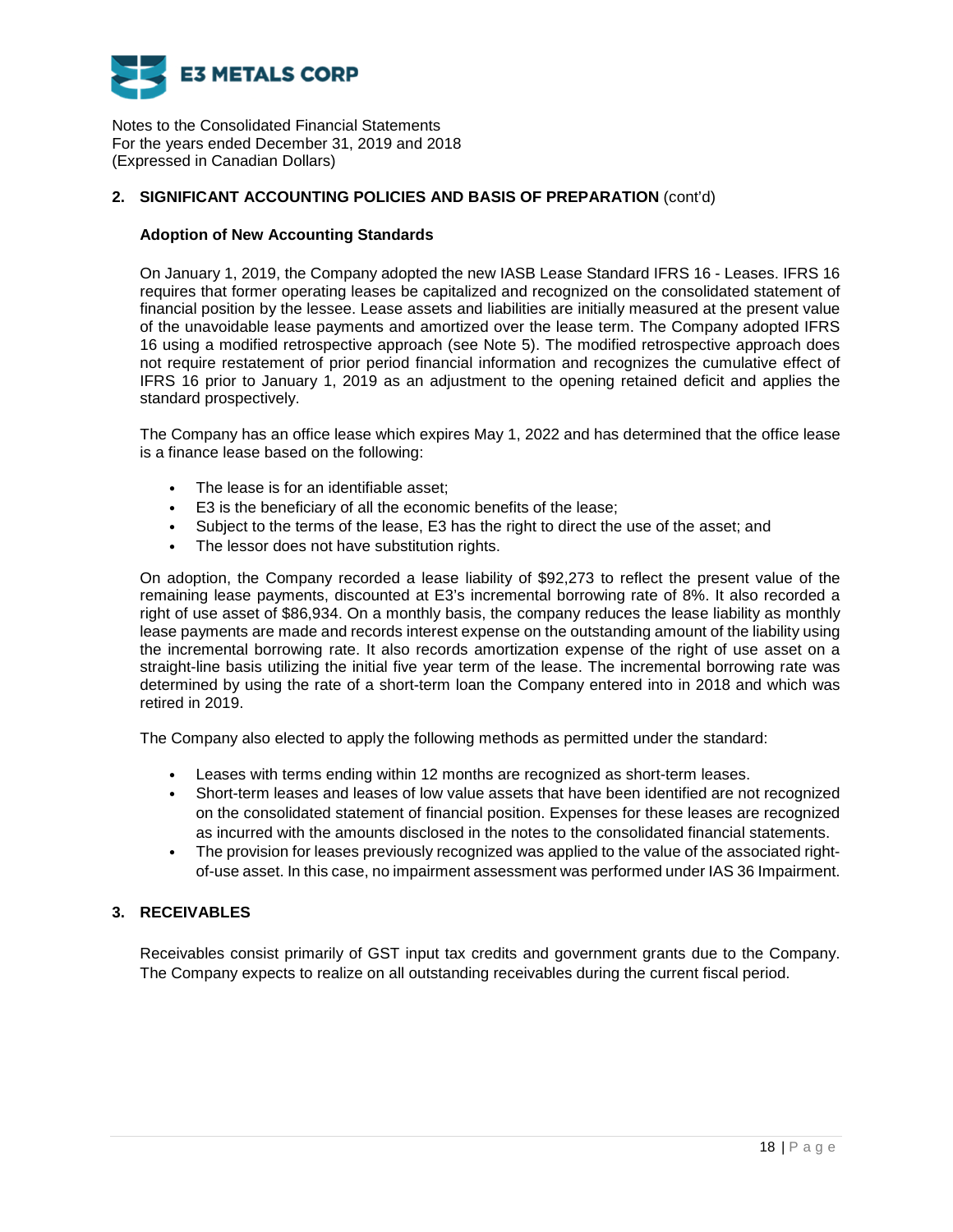

## **4. PROPERTY AND EQUIPMENT**

|                      | Computer<br>Equipment |    | Furniture |    | Software<br>Licenses |    | Leasehold<br>Improvements | Total        |
|----------------------|-----------------------|----|-----------|----|----------------------|----|---------------------------|--------------|
| Cost:                |                       |    |           |    |                      |    |                           |              |
|                      |                       |    |           |    |                      |    |                           |              |
| At December 31, 2017 | 19,349                |    | 2,760     |    | 26,300               |    | 2,308                     | 50,717       |
| Acquisitions         | 1,331                 |    |           |    |                      |    | 12,460                    | 13,791       |
| At December 31, 2018 | 20,680                |    | 2,760     |    | 26,300               |    | 14,768                    | 64,508       |
| Acquisitions         |                       |    |           |    | 1,128                |    |                           | 1,128        |
|                      |                       |    |           |    |                      |    |                           |              |
| At December 31, 2019 | \$<br>20,680          | \$ | 2,760     | \$ | 27,428               | S  | 14,768                    | \$<br>65,636 |
| Depreciation:        |                       |    |           |    |                      |    |                           |              |
| At December 31, 2017 | 5,321                 |    | 276       |    | 13,150               |    | 2,308                     | 21,055       |
| Depreciation         | 8,081                 |    | 497       |    | 13,150               |    | 2,492                     | 24,220       |
| At December 31, 2018 | \$13,402              |    | \$773     |    | \$26,300             |    | \$4,800                   | \$45,275     |
| Depreciation         | 4,003                 |    | 397       |    | 1,128                |    | 2,492                     | 8,020        |
| At December 31, 2019 | \$<br>17,405          | S  | 1,170     | S  | 27,428               | \$ | 7,292                     | \$<br>53,295 |
|                      |                       |    |           |    |                      |    |                           |              |
| Net book value:      |                       |    |           |    |                      |    |                           |              |
| At December 31, 2018 | \$<br>7,278           | \$ | 1,987     | \$ |                      | \$ | 9,968                     | \$<br>19,233 |
| At December 31, 2019 | \$<br>3,275           | \$ | 1,590     | \$ |                      | \$ | 7,476                     | \$<br>12,341 |

## **5. RIGHT-OF-USE ASSETS**

Upon adoption of IFRS 16, the Company recognized a right-of-use asset of \$127,221 relating to its head office lease. The asset was measured at the present value of the remaining lease payments using the Company's incremental borrowing rate of 8%. The Company netted the previously recognized office lease provision of \$40,287 against the associated right-of use asset on January 1, 2019. An adjustment to the opening retained deficit of \$5,339 was recognized as a result of using the modified retrospective approach.

The terms of the Company's office lease allowed for early termination by providing notice of termination six months prior to end of the initial three year lease period. On November 28, 2019, the Company provided notice to terminate its office lease effective May 31, 2020. Pursuant to IFRS 16, this meets the conditions of a lease modification, which has been calculated effective December 1, 2019.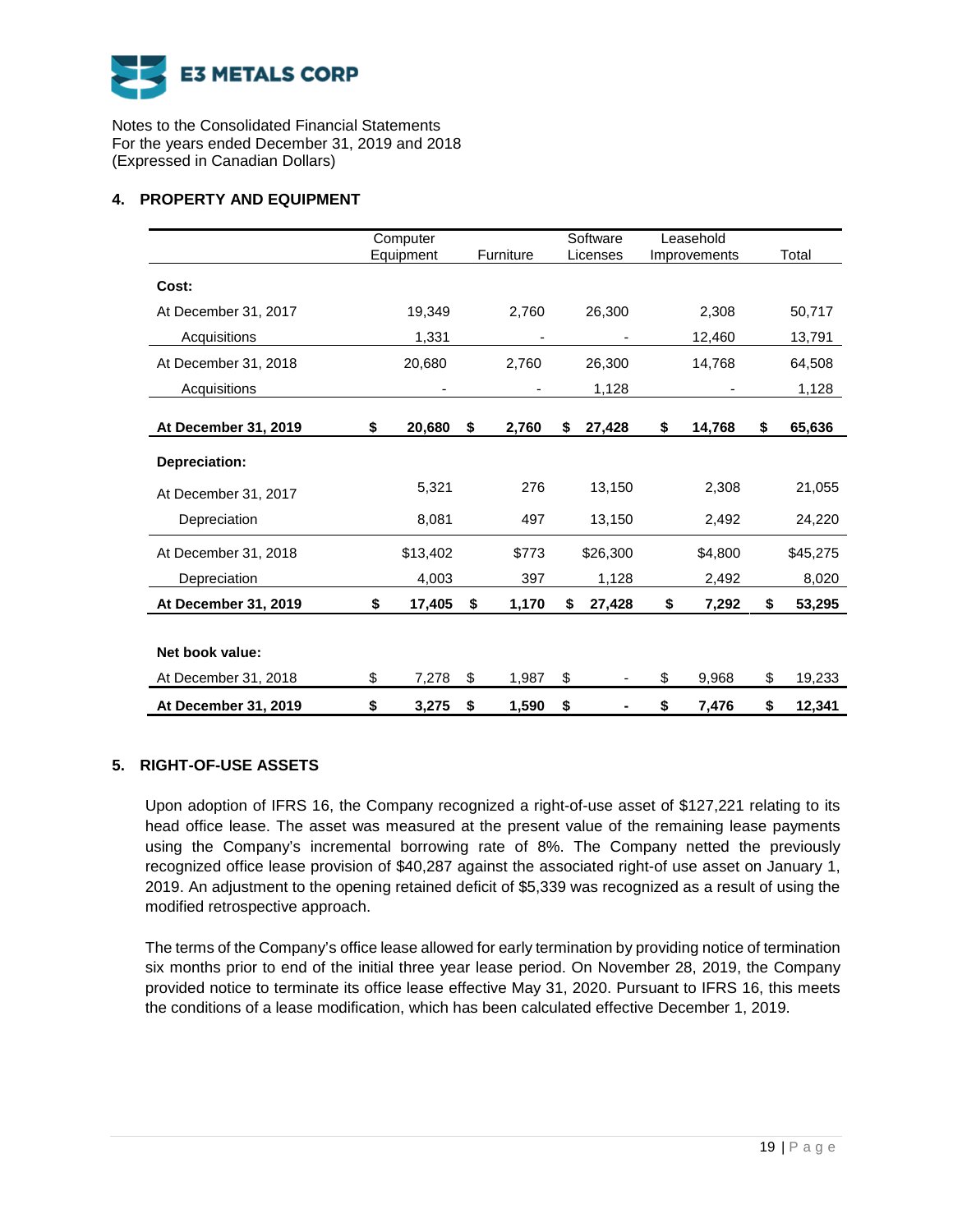

### **5. RIGHT-OF-USE ASSETS** (cont'd)

The following outlines the required right-of-use entries:

| At December 31, 2018 and 2017                                     | \$        |
|-------------------------------------------------------------------|-----------|
| Classification of right-of-use asset                              | 127,221   |
| Previously recognized amortization of asset                       | (40,287)  |
| Right-of-use asset recognized at January 1, 2019                  | 86,934    |
| Amortization to November 30, 2019                                 | (23, 324) |
| Amortization for December 2019                                    | (2, 287)  |
| Reduction of right-of-use asset as a result of lease modification | (49,890)  |
| At December 31, 2019                                              | 11,433    |

## **6. EXPLORATION AND EVALUATION ASSETS**

The Company's properties are currently comprised of 68 Mine and Mineral ("MIM") Permits, which includes the rights for lithium, totaling 554,801 hectares (5,548 square kilometers) that can be further sub-divided into five separate sub-properties, or groups of contiguous permits:

- Clearwater Sub-Property: 21 contiguous permits totaling 157,305 hectares;
- Exshaw Sub-Property: 18 contiguous permits totaling 142,285 hectares;
- Rocky Sub-Property: 24 contiguous permits totaling 184,022 hectares;
- Sunbreaker Sub-Property: 2 contiguous permits totaling 15,678 hectares; and
- Drumheller Sub-Property: 8 contiguous permits totaling 55,511 hectares.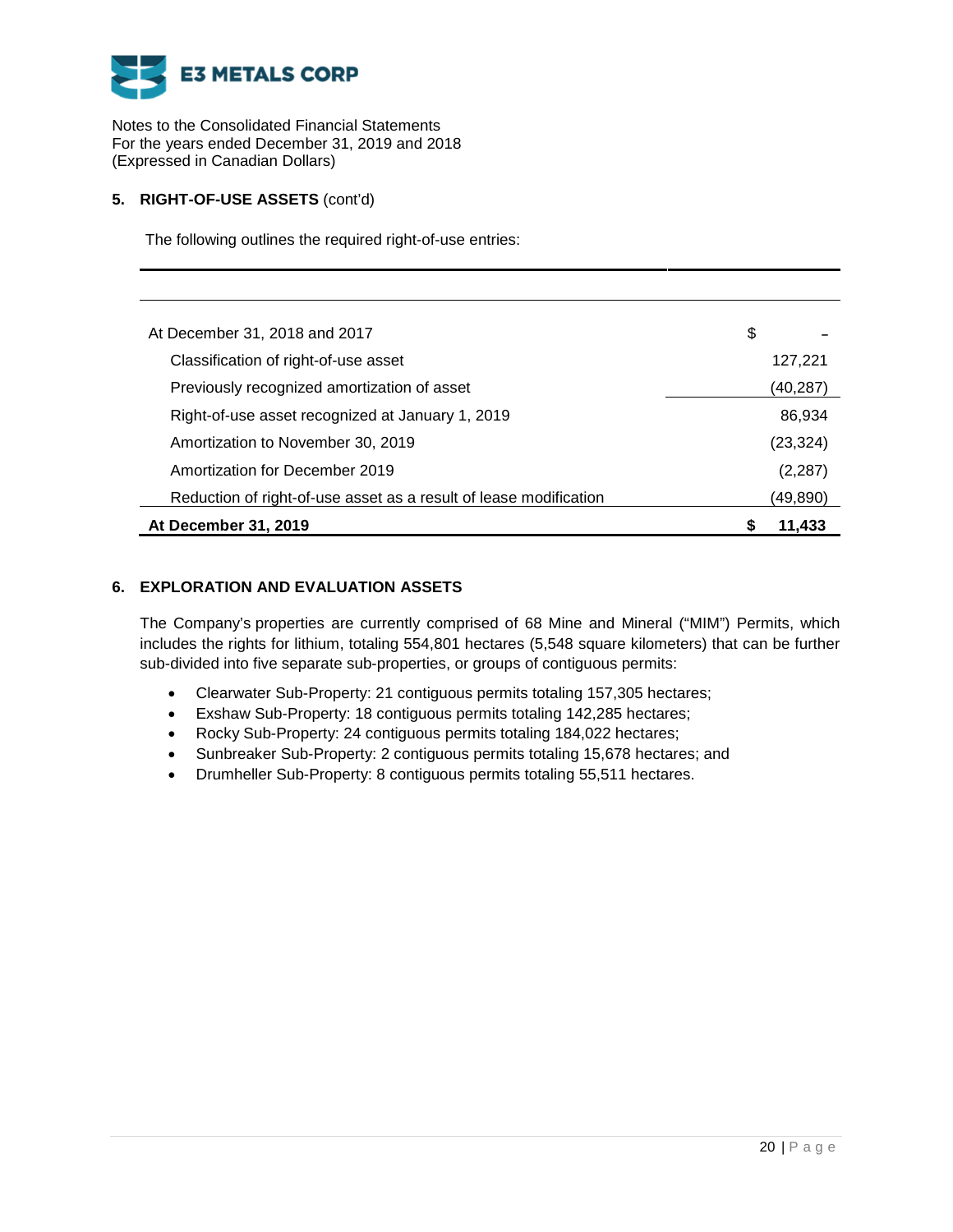

## **6. EXPLORATION AND EVALUATION ASSETS** (cont'd)

The following table summarizes the Company's E&E asset expenditures in its Alberta Petro-Lithium Project as at December 31, 2019:

| <b>Acquisition Costs:</b>                                    |                 |
|--------------------------------------------------------------|-----------------|
| Balance December 31, 2017                                    | \$<br>1,508,524 |
| Common shares issued for acquisition of properties (Note 12) | 140,000         |
| Permitting and other acquisition costs                       | 485             |
| Balance December 31, 2018                                    | 1,649,009       |
| Permit applications                                          | 3,750           |
| Balance December 31, 2019                                    | \$<br>1,652,759 |
| <b>Exploration Costs:</b>                                    |                 |
| Balance, December 31, 2017                                   | 394,578         |
| Amortization of licenses                                     | 12,306          |
| Geologic software licenses                                   | 15,936          |
| Environmental consulting                                     | 9,113           |
| Geochemistry analysis                                        | 44,967          |
| Geological and geochemistry consulting                       | 206,055         |
| Metallurgical assessments                                    | 2,700           |
| Capitalized expenses                                         | 161,469         |
| Other                                                        | 14,943          |
| Balance, December 31, 2018                                   | \$<br>862,067   |
| <b>Engineering consultants</b>                               | 135,000         |
| Geological consultants                                       | 23,428          |
| Amortization of licenses                                     | 22,309          |
| Capitalized expenses                                         | 25,915          |
| Balance, December 31, 2019                                   | \$<br>1,068,719 |
| Total, December 31, 2018                                     | \$<br>2,511,076 |
| Total, December 31, 2019                                     | \$<br>2,721,478 |

## **7. INTANGIBLE ASSETS**

On December 28, 2018, E3 filed a patent application in the U.S. on technology that was developed in conjunction with the Alessi Lab at the University of Alberta. The patent application was for "Lithium Extraction From Low Grade Petro-Brine by Ion Exchange" and was assigned the Provisional Patent Application No. 62/786,106 (the "Intellectual Property" or "IP"). The Company subsequently filed an international PTC patent December 20, 2019. Upon issuance, the patent is expected to have a finite life (expected to be between 14 and 20 years). Amortization will commence when the patent is issued.

In 2019, E3 spent \$402,266 on the continuing development of the Intellectual Property; \$313,729 was spent directly by E3; and the Company included its 50% share of the amount spent by Devco - \$88,537. E3 also received \$165,321 in grant funding, which was offset the development costs incurred.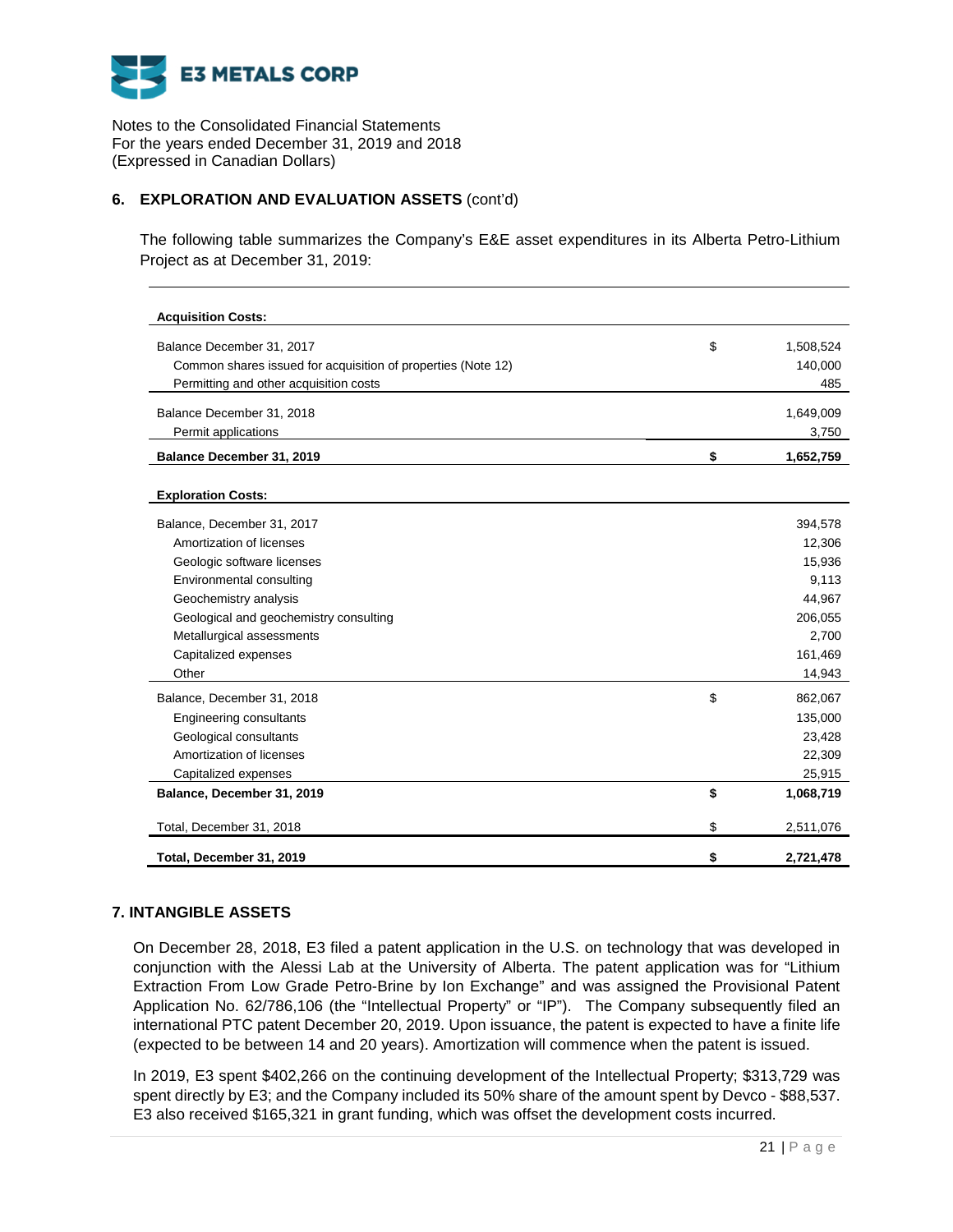

## **7. INTANGIBLE ASSETS** (cont'd)

|                                                             |    | December 31, | December 31, |                          |
|-------------------------------------------------------------|----|--------------|--------------|--------------------------|
|                                                             |    | 2019         |              | 2018                     |
| Opening balance                                             | \$ |              | \$           | $\overline{\phantom{0}}$ |
| Consultants                                                 |    | 286,530      |              |                          |
| Water analysis                                              |    | 20,084       |              |                          |
| Other expenditures                                          |    | 7,115        |              |                          |
| E3's share of IP development expenditures incurred by Devco |    | 88,537       |              |                          |
|                                                             |    | 402,266      |              |                          |
| Grants received                                             |    | (165,321)    |              |                          |
| Balance, end of year                                        | S  | 236,945      | \$           | $\blacksquare$           |

## **8. JOINT OPERATION**

Under the terms of the USA entered into in September 2019 with FMC Lithium USA Corp ("Livent"), E3 purchased fifty (50) common shares of Devco, representing a 50% ownership of the company. In addition, E3 granted Devco a perpetual, exclusive, royalty-free intellectual property license. The Company's intellectual property consists of its proprietary Ion-Exchange technology

Devco's purpose is to complete the development of the Company's proprietary Direct Lithium Extraction technology and to demonstrate commercial viability through the construction of a pilot plant. E3 has committed the time of three of its full-time employees to Devco to work with employees from Livent to further the development work. The technology development work is being carried out at the Green Centre in Kingston, Ontario and at Livent's research facilities in Bessemer City, North Carolina.

On October 12, 2019, Livent contributed US \$1.5 million (approximately CAD \$2.0 million) to Devco which is being used to fund the development work being conducted through Devco. Livent has no recourse to demand repayment of the contribution; therefore the Company's share of contribution has been recognized within equity. The contribution, however, is restricted to jointly approved expenditures of Devco. At December 31, 2019, the Company share of cash restricted to jointly approved Devco expenditures was \$916,358.

In accordance with IFRS 11 – Joint Arrangements, the Company's investment is considered a joint operation. As a result, the Company's recognized its share of the jointly held assets and liabilities as well as its share of the jointly incurred expenses relating to the ownership of Devco.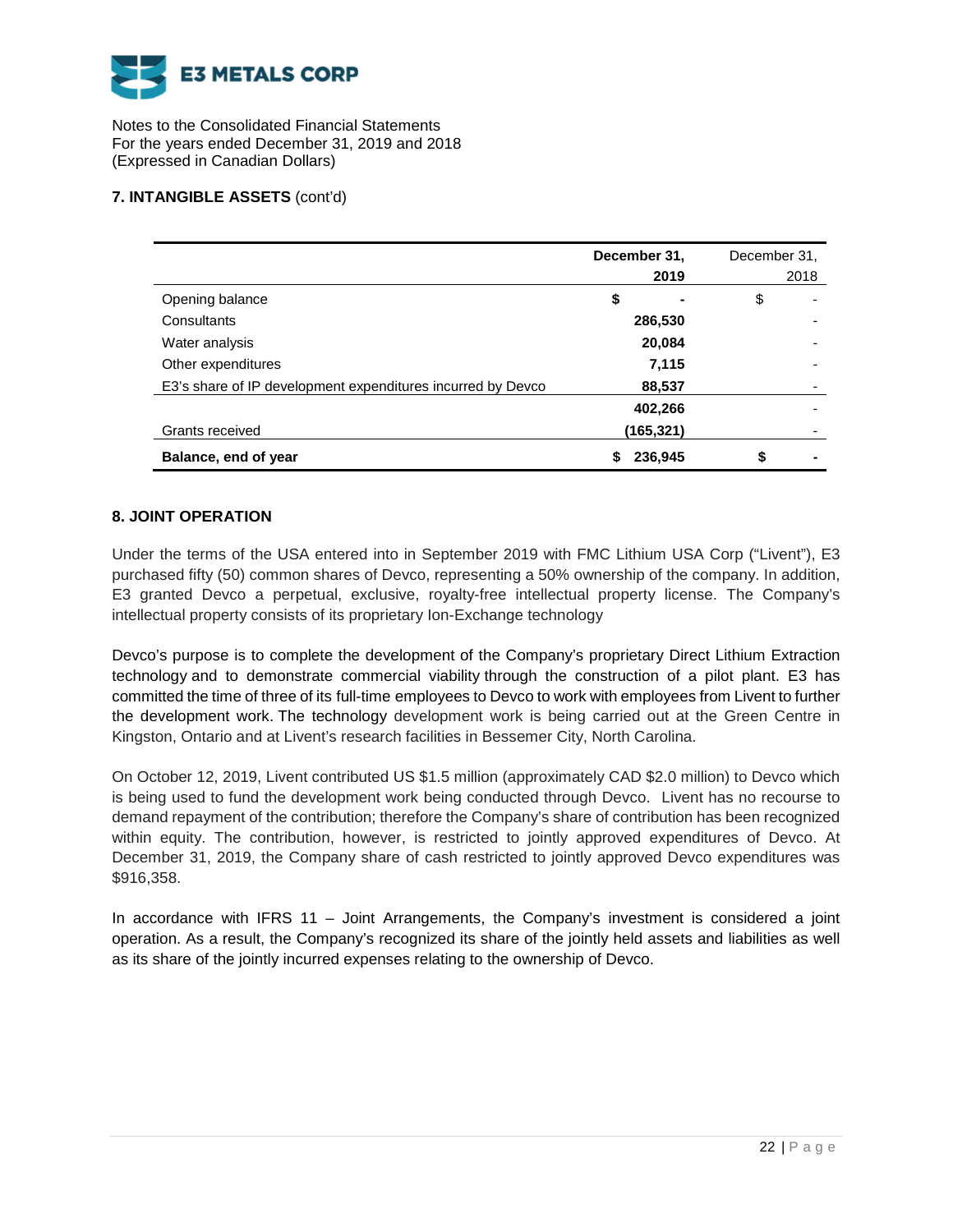

## **8. JOINT OPERATION** (cont'd)

The following summarizes the amounts included in the Company's financial statements at December 31, 2019 as a result of the joint operation with Devco:

|                                          | E3 Metals $-50\%$ | Devco $-100\%$  |
|------------------------------------------|-------------------|-----------------|
| Cash                                     | 916,358<br>S.     | 1,832,717<br>S. |
| <b>GST</b> receivable                    | 2,255             | 4,509           |
| Intangible assets                        | 88,537            | 177,073         |
| Accounts payable and accrued liabilities | 40.274            | 80,548          |
| Contributed capital                      | 997,275           | 1,994,551       |
| Current year deficit                     | (30, 466)         | (60, 932)       |

## **9. ACCOUNTS PAYABLES AND ACCRUED LIABILITIES**

|                                        | December 31, 2019 | December 31, 2018 |
|----------------------------------------|-------------------|-------------------|
| Trade payables                         | 228,183<br>S      | 70,296<br>\$      |
| Engineering - commercial project study | 105,000           | -                 |
| Intangible assets                      | 70,033            | ۰                 |
| Invoices payable to Devco              | 24,675            |                   |
| Exploration                            | -                 | 25,617            |
| Balance, end of year                   | 427,891           | 95,883            |

The majority of the 2019 trade payables are legal bills (\$164,392) related to the Livent negotiations and patent costs.

### **10. FLOW-THROUGH PREMIUM LIABILITY**

|                                                | December 31, 2019 |                | December 31, 2018 |
|------------------------------------------------|-------------------|----------------|-------------------|
| Balance, beginning of year                     |                   | $\blacksquare$ | 71.029            |
| Amortization of flow-through premium liability |                   | -              | (71,029)          |
| Balance, end of year                           |                   |                |                   |

In 2017, the Company received \$543,700 of flow-through share proceeds and renounced the full amounts to the flow-through share subscribers at December 31, 2017 using the "general" and "look back" rules. The Company incurred \$543,700 of Qualifying CEE by December 31, 2018 with respect to the flow-through shares previously issued.

The flow-through premium liability did not represent a cash liability to the Company and was fully amortized to the statement of comprehensive loss when the Qualifying CEE expenditures were incurred.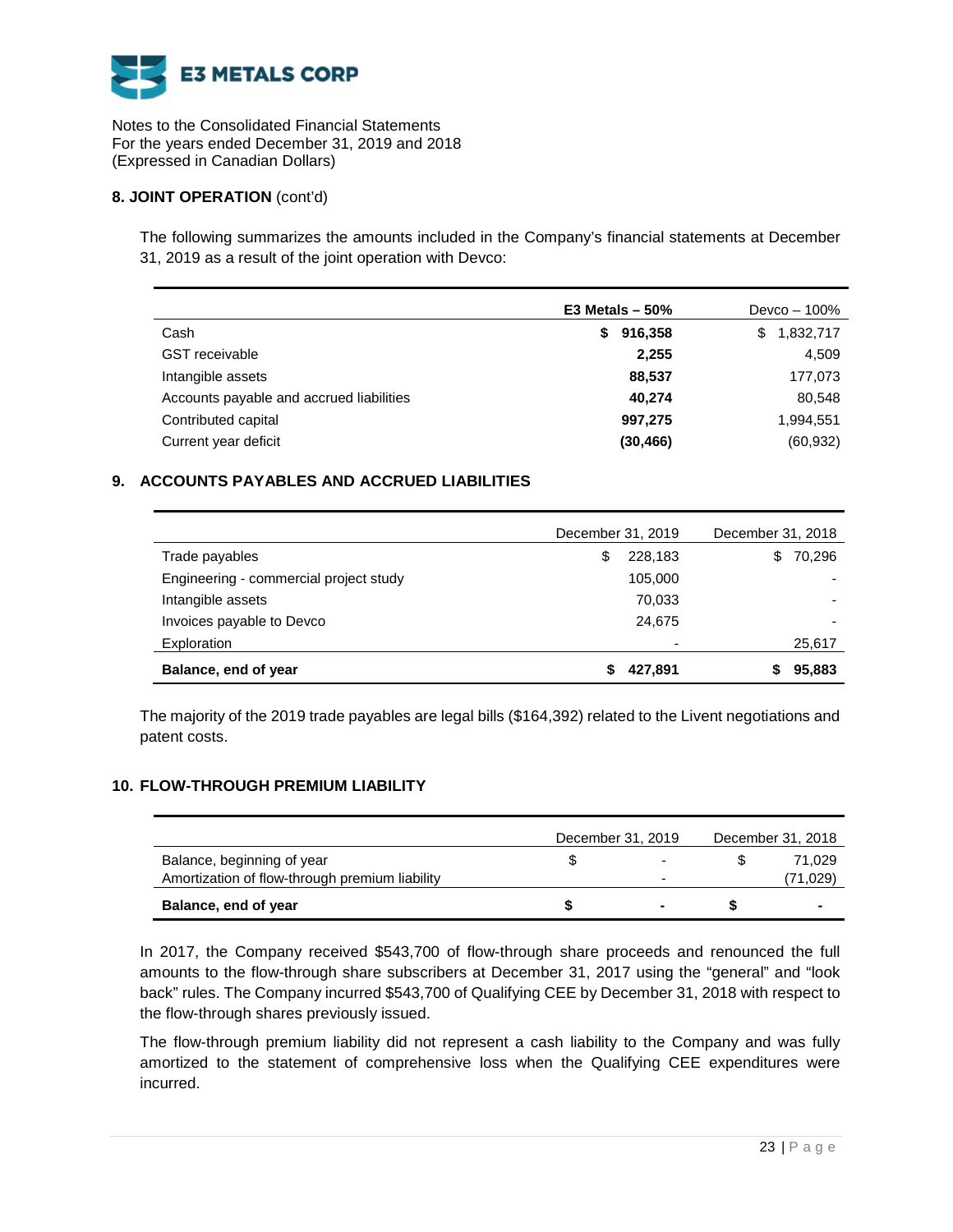

### **11. LEASE LIABILITIES**

Upon adoption of IFRS 16, the Company recognized a lease liability of \$121,992 within current and long-term liabilities relating to its head office lease. The liability was measured at the present value of the remaining lease payments using the Company's commercial borrowing rate of 8% on its shortterm loan. The Company netted the previously recognized office lease provision of \$29,719 against the associated right-of use asset on January 1, 2019.

The terms of the Company's office lease allowed for early termination by providing notice of termination six months prior to end of the initial three year lease period. On November 28, 2019, the Company provided notice to terminate its office lease effective May 31, 2020. Pursuant to IFRS 16, this meets the conditions of a lease modification, which has been calculated effective December 1, 2019.

| <b>Lease Liability:</b>                                        |           |
|----------------------------------------------------------------|-----------|
| At December 31, 2018                                           | S         |
| Classification of initial liability                            | 121,992   |
| Previously recognized office lease provision                   | (29, 719) |
| Lease liability recognized at January 1, 2019                  | 92,273    |
| Interest on lease liability                                    | 5,928     |
| Current office lease provision                                 | (30, 750) |
| Reduction of lease liability as a result of lease modification | (54,807)  |
| At December 31, 2019                                           | 12,644    |

The following table sets of a maturity analysis of the lease liability following lease modification:

| Maturity Analysis – contractual undiscounted cash flows | December 31, 2019 |        |
|---------------------------------------------------------|-------------------|--------|
| Less than one year                                      |                   | 12.813 |

**Lease liability included in the statements of financial position at December 31, 2019 \$ 12,644**

The Company has recognized the following non-cash amounts in the consolidated statement of comprehensive loss:

| Interest on lease liability to November 30, 2019   | 5.844 |
|----------------------------------------------------|-------|
| Interest on lease liability for December 2019      | 84    |
| Total interest on lease liability recorded in 2019 | 5.928 |

The company has recognized cash outflows of \$30,750 (2018 – \$30,750) in the consolidate statement of cash flows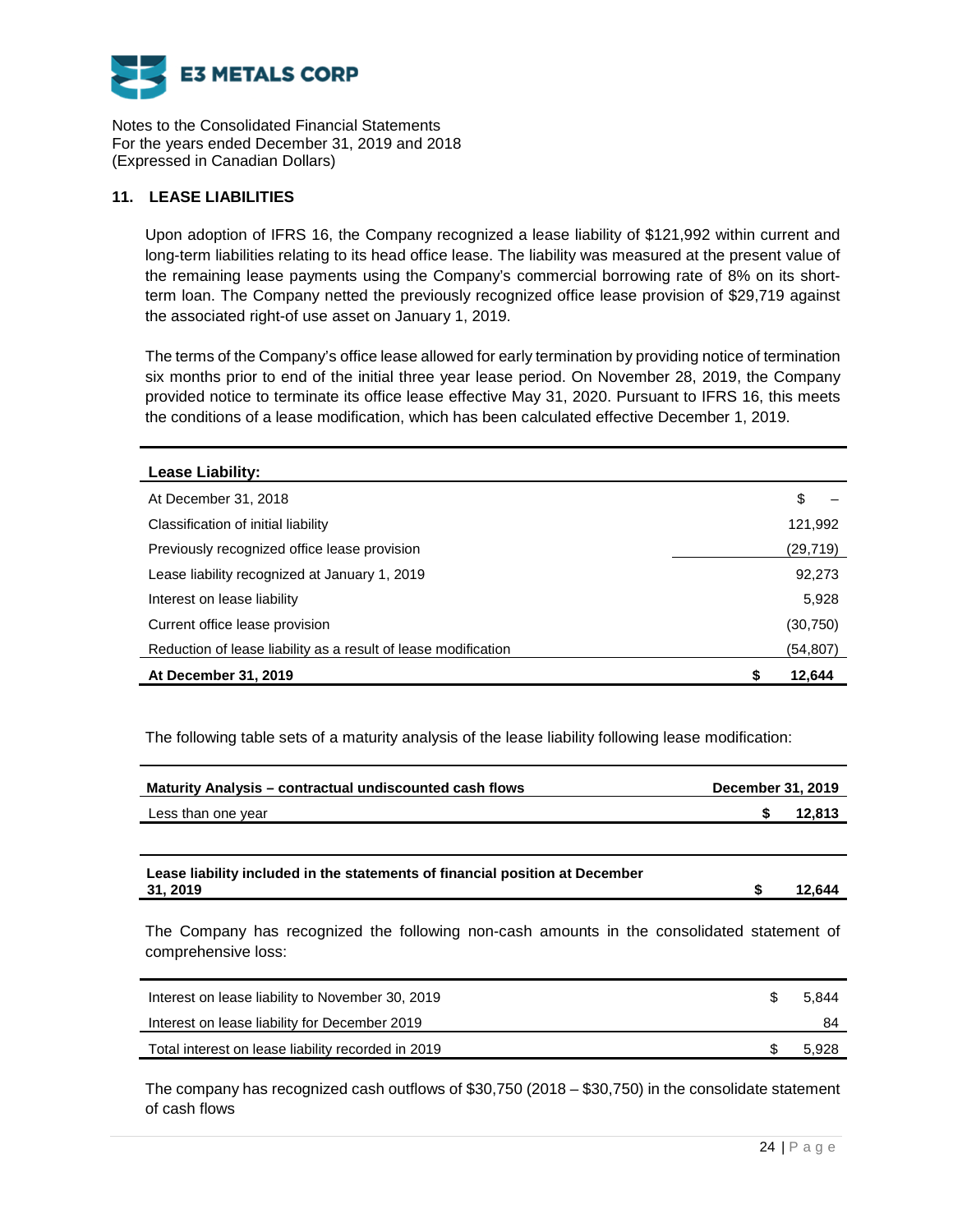

## **12. SHARE CAPITAL**

### *Authorized share capital*

Unlimited common shares with no par value.

#### *Issued and outstanding*

Share capital transactions during the year ended December 31, 2019 were as follows:

(i) On April 4, 2019, the Company completed a non-brokered private placement of 3,971,984 units at 90716a price of \$0.35 per unit for aggregate gross proceeds of \$1,390,194. Each unit consisted of one common share of the Company and one-half of one transferable common share purchase warrant, with each full warrant entitling the holder to acquire one additional common share at a price of \$0.45 until April 4, 2021. As the closing price of the Company's shares on April 4, 2019 exceeded the unit price of the private placement (\$0.40 and \$0.35 respectively), no residual value was allocated to the warrants.

In connection with the private placement, the Company paid cash-based finders' fee of \$43,542 and issued 124,404 non-transferable finder's warrants to certain agents. Each finder's warrant entitles the holder thereof to acquire one additional common share at a price of \$0.45 until April 4, 2021. The finder's warrants were recorded at a fair value of \$19,511. The fair value of the broker warrants was calculated using the following inputs: stock price  $-$  \$0.40, exercise price  $-$  \$0.45, volatility – 77.62%, discount rate – 1.58%.

- (ii) On July 15, 2019, 100,000 common shares were issued pursuant to the exercise of 100,000 stock options at a price of \$0.40 per share for gross proceeds of \$40,000. A total of \$24,476 in sharebased compensation related to the exercise of the stock options was reclassified from Contributed Surplus to Share Capital.
- (iii) On October 18, 2019, 56,015 common shares were issued to third party consultant for services provided. The fair value attributed to the shares was \$23,313.
- (iv) On September 17, 2019, the Company paid a finder's fee of \$118,809 and issued finders warrants of 101,935 in relation to the joint development agreement signed with FMC Lithium USA Corp. The warrants are exercisable until September 17, 2021 at a price of \$1.17 per share. The finder's warrants were recorded at a fair value of \$9,912. The fair value of the broker warrants was calculated using the following inputs: stock price  $-$  \$0.53, exercise price  $-$  \$1.17, volatility  $-$  72.17%, discount rate – 1.62%.
- (v) On December 18, 2019, the Company completed a non-brokered private placement of 2,267,900 units at a price of \$0.40 per unit for aggregate gross proceeds of \$907,160. Each unit consisted of one common share of the Company and one-half of one transferable common share purchase warrant, with each full warrant entitling the holder thereof to acquire one additional common share at a price of \$0.60 until June 18, 2022. The closing price of the Company's shares on December 18, 2019 was \$0.33. Utilizing residual value method, the fair value of the common shares was recorded as \$748,407 and the warrants were recorded at a value of \$158,753.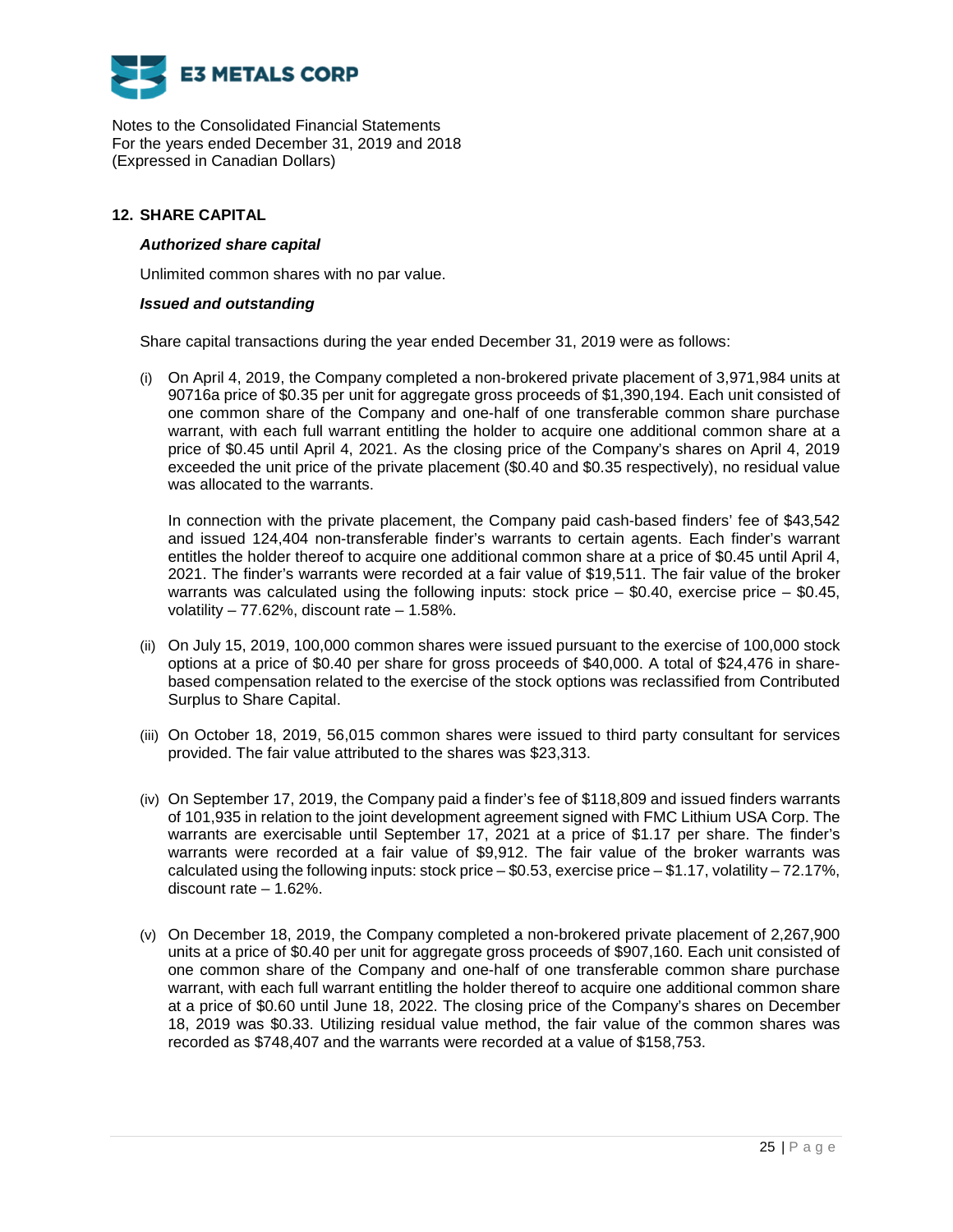

## **12. SHARE CAPITAL** (cont'd)

Share capital transactions during the year ended December 31, 2018 were as follows:

- (i) On August 20, 2018, the Company completed a non-brokered private through which the Company issued 3,232,500 units of the Company at a price of \$0.40 per unit for gross proceeds of \$1,293,000. Each unit comprised of one common share of the Company and one common share purchase warrant. Each common share purchase warrant entitles the holder to acquire one common share with an exercise price of \$0.40 for a period of 4 months following the date of issuance, and an exercise price of \$0.60 thereafter. All common share purchase warrants expire on August 20, 2018. The common share purchase warrants were recorded at the residual value of \$226,275. The Company also incurred \$20,325 in cash commissions and issued 67,750 broker warrants on the same terms as the common share purchase warrants to certain brokers in connection with this private placement. The broker warrants were recorded at a fair value of \$4,705. The fair value of the broker warrants was calculated using the following inputs: stock price  $-$  \$0.33, exercise price  $-$  \$0.60, volatility  $-$  98.04%, discount rate  $-$  1.9%.
- (ii) The Company issued 350,000 common shares valued at \$140,000 or \$0.40 per common share for the acquisition of 3 MIM permits in the Exshaw Project Area from Fathom (Note 8). 150,000 of these shares are subject to an escrow restriction until February 23, 2018.
- (iii) The Company issued 335,000 common shares pursuant to the exercise of 335,000 share purchase warrants at a price of \$0.40 per share for gross proceeds of \$134,000, of which \$20,000 was received on December 31, 2017 and recorded in common stock subscribed. These warrants were issued under the April 2017 private placement and were subject to an acceleration provision. The Company exercised the acceleration provision right after its common shares traded on the TSX-V at a price of \$0.80 or more for 20 consecutive days and issued a notice to warrant holders to accelerate the expiry date of the warrants to January 5, 2018.110,000 warrants from the April 10, 2017 grant expired unexercised on January 5, 2018.
- (iv) The Company issued 25,000 common shares pursuant to the exercise of 25,000 share purchase warrants by an officer of the Company at \$0.30 per share for gross proceeds of \$7,500.
- (v) On December 7, 2018, the Company issued 72,093 common shares to an arm's length service provider at a deemed price of \$0.43 per common share to settle outstanding debt of \$31,000. The Company recorded a gain on settlement of debt of \$7,930 for the transaction.
- (vi) On December 19, 2018, the Company completed a non-brokered private placement. Under this private placement, the Company issued 307,500 units of the Company at a price of \$0.40 per unit for gross proceeds of \$123,000. Each unit was comprised of one common share of the Company and one common share purchase warrant. Each common share purchase warrant entitles the holder to acquire one common share with an exercise price of \$0.60. All common share purchase warrants expire on June 18, 2020. The common share purchase warrants were recorded at the residual value of \$21,525. The Company also issued 10,000 finder's warrants on the same terms as the common share purchase warrants to certain brokers in connection with this private placement. The finder's warrants were recorded at a fair value of \$859. The fair value of the warrants was calculated using the following inputs: stock price – \$0.33, exercise price – \$0.60, volatility – 89.8%, discount rate – 1.9%.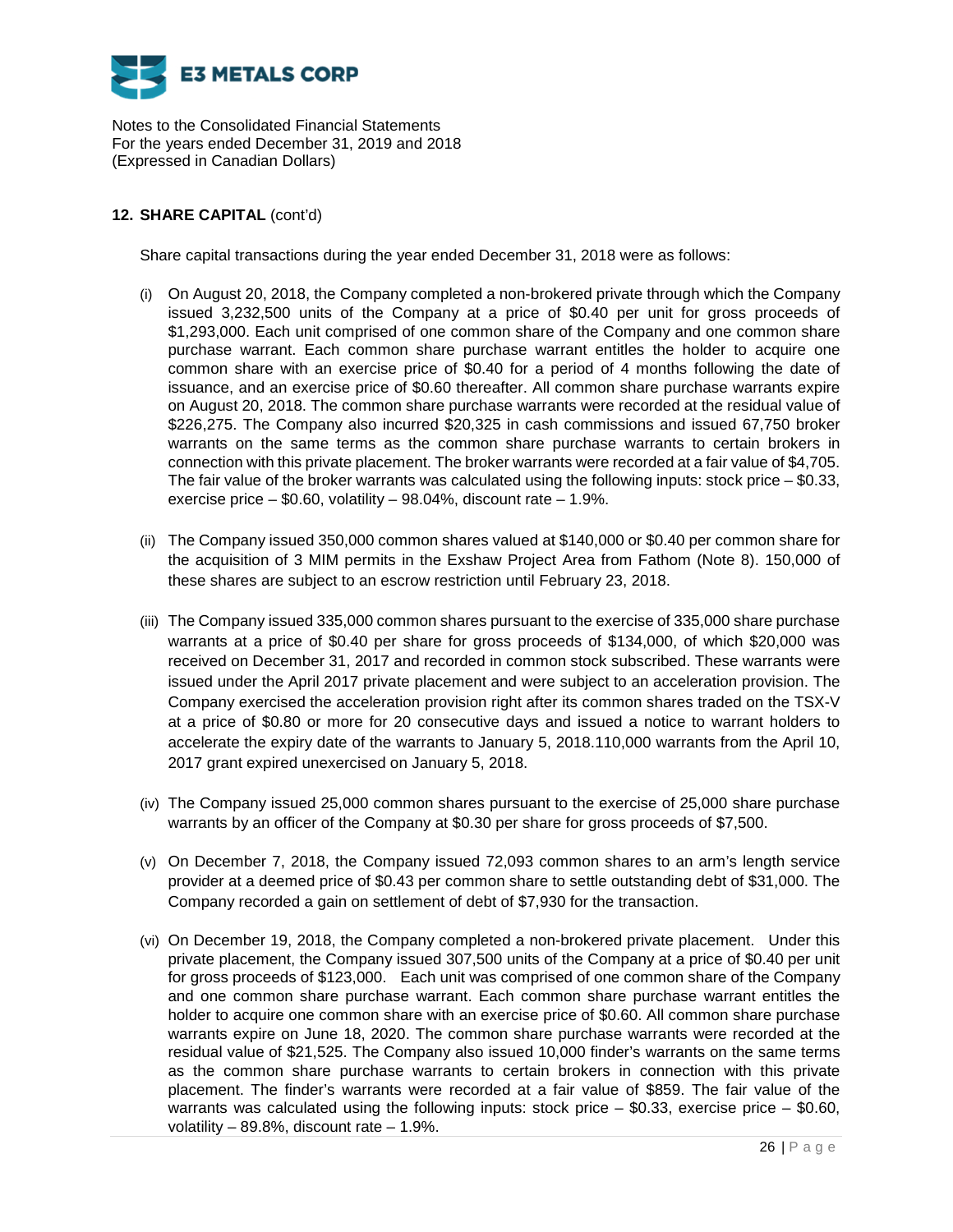

## **12. SHARE CAPITAL** (cont'd)

#### *Escrow Shares*

Under certain escrow agreements dated May 30, 2017, 6,000,000 shares issued to the former shareholders of the Alberta Co. were placed in escrow. 10% of the escrowed common shares were released from escrow on the date of the closing of the Transaction (the "Initial Release") and an additional 15% will be released every six months following the Initial Release over a period of thirty-six months. As at December 31, 2019, a total of 900,000 (2018 – 2,900,000) common shares were held in escrow.

150,000 of the common shares issued to Fathom for acquisition of the MIM permits were subject to escrow restriction, which expired February 23, 2018.

#### *Share Purchase Warrants*

The issuances of the share purchase warrants are summarized as follows:

|                                                 | December 31, 2019     |                                          | December 31, 2018     |                                          |  |
|-------------------------------------------------|-----------------------|------------------------------------------|-----------------------|------------------------------------------|--|
|                                                 | Number of<br>warrants | Weighted<br>average<br>exercise<br>price | Number of<br>warrants | Weighted<br>average<br>exercise<br>price |  |
| Warrants, beginning of year                     | 4,273,150             | \$<br>0.55                               | 1,279,366             | \$<br>0.40                               |  |
| Issued in connection with the private placement | 1,985,992             | 0.45                                     | 3,232,500             | 0.40                                     |  |
| Issued in connection with the private placement | 1,133,950             | 0.60                                     | 307,500               | 0.60                                     |  |
| <b>Broker warrants</b>                          |                       |                                          | 67,750                | 0.60                                     |  |
| Finders' warrants                               | 124,404               | 0.45                                     | 10,000                | 0.60                                     |  |
| Finders' warrants                               | 101,935               | 1.17                                     |                       |                                          |  |
| Exercised                                       |                       |                                          | (310,000)             | 0.39                                     |  |
| Expired                                         | (3,232,500)           | 0.70                                     | (182, 100)            | 0.40                                     |  |
| Expired                                         | (67, 750)             | 0.60                                     | (131, 866)            | 0.50                                     |  |
| Expired                                         | (80, 400)             | 1.00                                     |                       |                                          |  |
| Warrants, end of year                           | 4,238,781             | 0.50<br>\$                               | 4,273,150             | \$<br>0.55                               |  |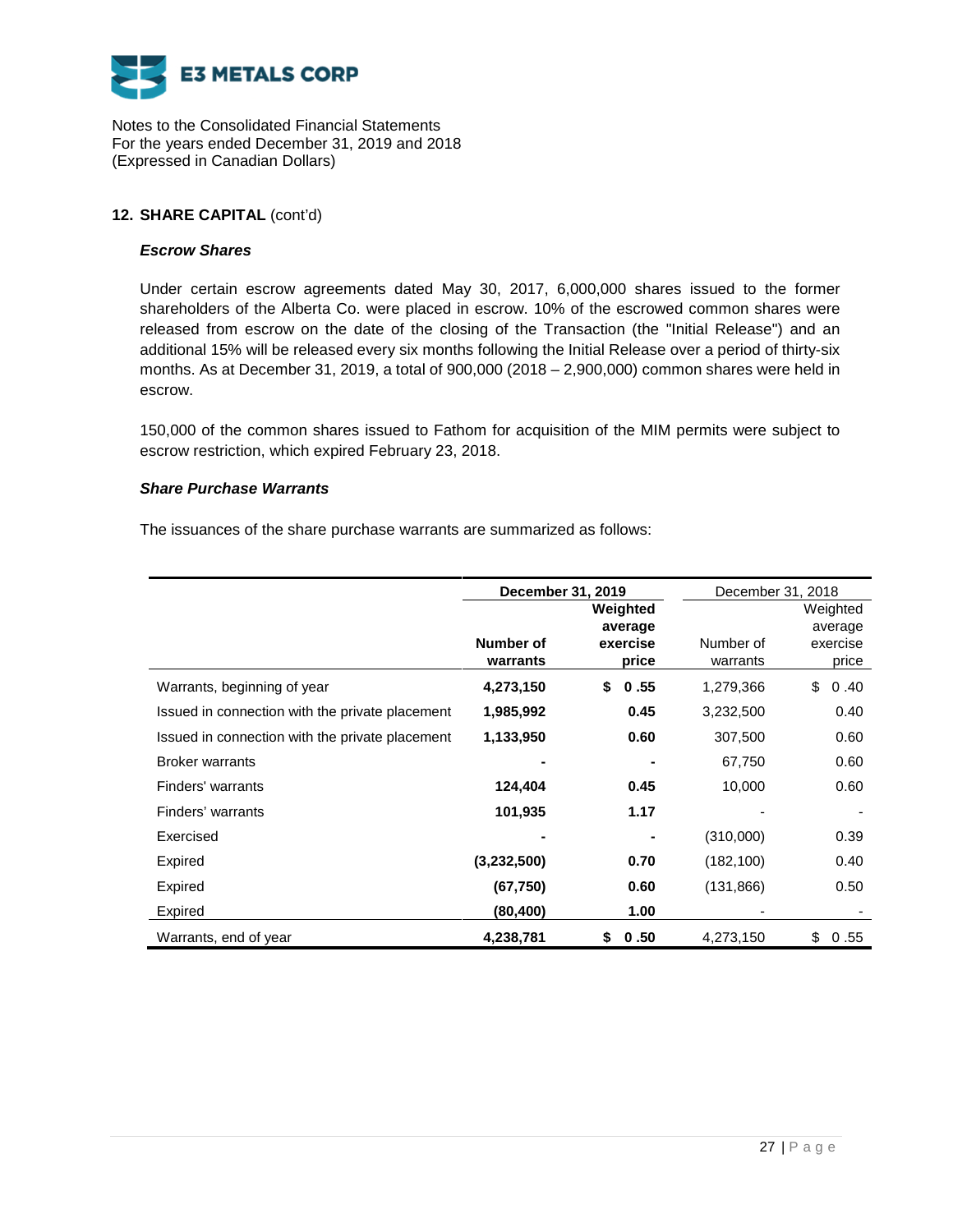

## **12. SHARE CAPITAL** (cont'd)

The share purchase warrants outstanding and exercisable as at December 31, 2019:

|                    |             |                |                | Weighted     |             |
|--------------------|-------------|----------------|----------------|--------------|-------------|
|                    | Number of   |                |                | average life | Number of   |
|                    | warrants    |                |                | of warrants  | warrants    |
| Grant date         | outstanding | Exercise price | Expiry date    | (years)      | exercisable |
| May 30, 2017       | 575.000     | \$<br>0.30     | April 19, 2020 | 0.30         | 575,000     |
| December 19, 2018  | 307,500     | \$<br>0.60     | June 18, 2020  | 0.49         | 307,500     |
| December 19, 2018  | 10,000      | \$<br>0.60     | June 18, 2020  | 0.49         | 10,000      |
| April 4, 2019      | 1,985,992   | \$<br>0.45     | April 4, 2021  | 1.26         | 1,985,992   |
| April 4, 2019      | 124.404     | \$<br>0.45     | April 4, 2021  | 1.26         | 124.404     |
| September 17, 2019 | 101,935     | \$<br>1.17     | Sept 17, 2021  | 1.72         | 101,935     |
| December 19, 2019  | 1,133,950   | \$<br>0.60     | June 19, 2022  | 2.47         | 1,133,950   |
|                    | 4,238,781   | \$<br>0.50     |                | 1.41         | 4,238,781   |

## *Stock options*

The Company adopted a 10% rolling stock option plan (the "Plan") that enables management to grant options to directors, officers, employees and other service providers. The Company follows the policies of the Exchange where the number of common shares which may be issued pursuant to options granted under the Plan may not exceed 10% of the issued and outstanding shares of the Company from time to time at the date of granting of options. Each option agreement with the grantee sets forth, among other things, the number of options granted, the exercise price and the vesting conditions of the options. Options granted fully vest on the date of grant, except for options issued to Consultants, which vest in stages over 12 months with no more than 25% of the options vesting in any 3 month period.

A summary of the Company's stock option transactions is presented below:

|                                          |                      | December 31, 2019                     |                      | December 31, 2018                     |  |  |
|------------------------------------------|----------------------|---------------------------------------|----------------------|---------------------------------------|--|--|
|                                          | Number of<br>options | Weighted<br>average<br>exercise price | Number of<br>options | Weighted<br>average<br>exercise price |  |  |
| Options outstanding, beginning of period | 1,885,000            | \$0.64                                | 1,095,000            | \$0.64                                |  |  |
| Granted                                  | 1,125,000            | \$0.43                                | 815,000              | \$0.40                                |  |  |
| Exercised                                | (100,000)            | \$0.40                                |                      | \$<br>$\overline{\phantom{a}}$        |  |  |
| Expired                                  | (995,000)            | \$0.64                                | (25,000)             | \$0.68                                |  |  |
| Options outstanding, end of period       | 1,915,000            | \$0.42                                | 1,885,000            | \$0.55                                |  |  |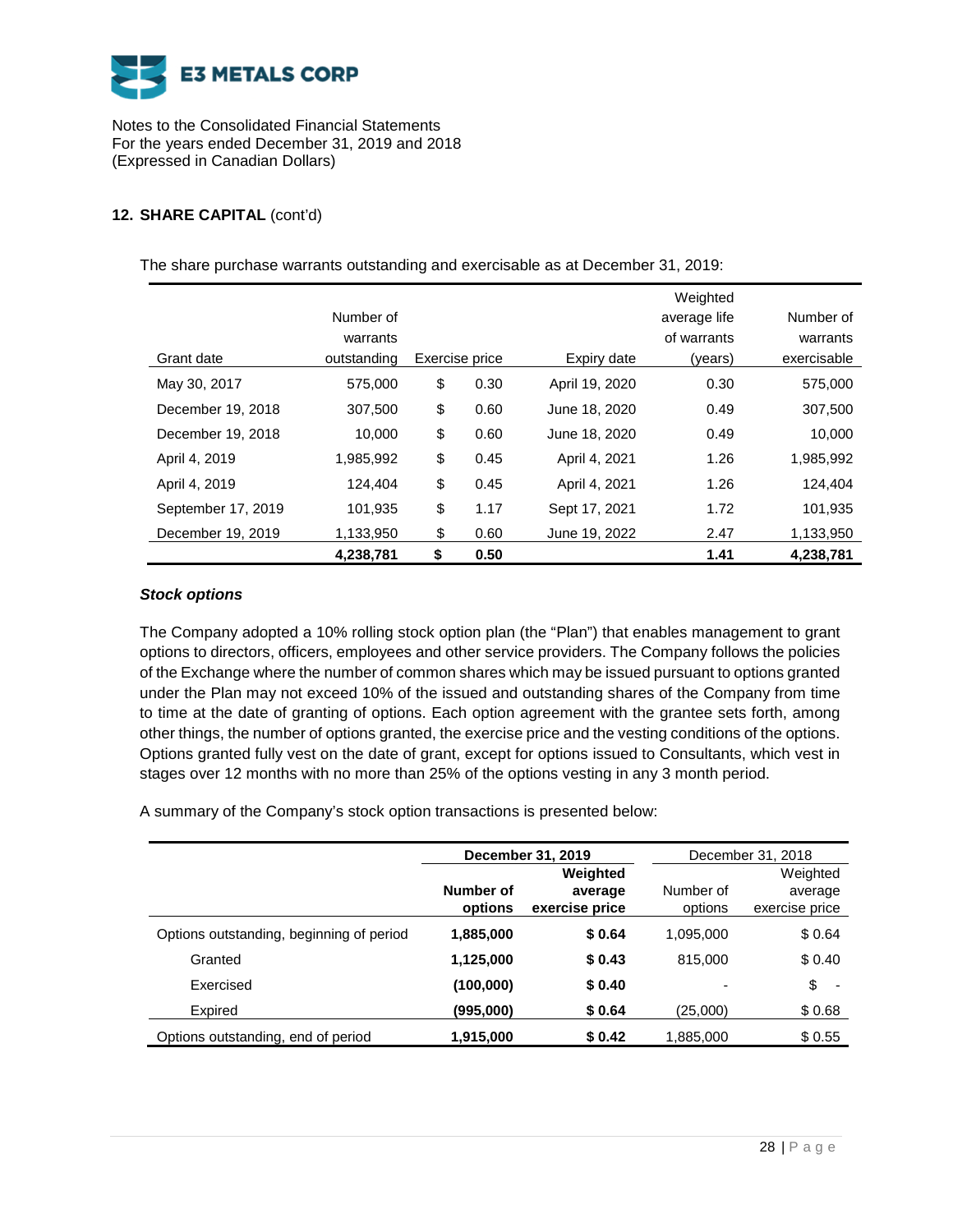

## **12. SHARE CAPITAL** (cont'd)

### *Stock options (cont'd)*

The share options outstanding and exercisable as at December 31, 2019:

| Grant date         | Number of<br>Options outstanding | Exercise price |      | Expiry date        | Number of<br>Options<br>exercisable |
|--------------------|----------------------------------|----------------|------|--------------------|-------------------------------------|
| June 14, 2017      | 75.000                           | \$             | 0.40 | June 14, 2020      | 75,000                              |
| August 21, 2018    | 540.000                          | \$             | 0.40 | August 21, 2021    | 498,334                             |
| December 27, 2018  | 175,000                          | \$             | 0.40 | December 27, 2021  | 158,330                             |
| January 22, 2019   | 150,000                          | \$             | 0.40 | January 22, 2024   | 150,000                             |
| May 31, 2019       | 475.000                          | \$             | 0.43 | May 31, 2022       | 475,000                             |
| July 10, 2019      | 300,000                          | \$             | 0.43 | July 10, 2021      | 300,000                             |
| September 11, 2019 | 100,000                          | \$             | 0.50 | September 11, 2022 |                                     |
| November 11, 2019  | 100.000                          | \$             | 0.40 | November 11, 2022  |                                     |
|                    | 1,915,000                        | \$             | 0.42 |                    | 1,656,664                           |

The weighted average life of options outstanding is 1.85 years (2018 – 1.60).

On January 22, 2019, the Company granted 150,000 stock options to a consultant of the Company. The stock options have an exercise price of \$0.40 and expire five years from the date of grant. The stock options vested on the date of issuance.

On May 31, 2019, the Company granted 475,000 stock options to employees, advisors, directors, and consultants of the Company. The stock options have an exercise price of \$0.43 and expire two years from the date of grant. The stock options vested on the date of issuance.

On July 10, 2019, the Company granted 300,000 stock options to advisors and a consultant of the Company. The stock options have an exercise price of \$0.43 and expire two years from the date of grant. The stock options vested on the date of issuance.

On September 11, 2019, the Company granted 100,000 stock options to consultants of the Company. The stock options have an exercise price of \$0.50 and expire three years from the date of grant. The stock options fully vest on September 11, 2020.

On November 11, 2019, the Company granted 100,000 stock options to a consultant of the Company. The stock options have an exercise price of \$0.40 and expire three years from the date of grant. The options vest 25% quarterly for the first year following the date granted.

On August 21, 2018, the Company granted a total of 640,000 stock options to the CFO, an employee, advisors and consultants of the Company. The stock options have an exercise price of \$0.40 and expire three years from the date of grant. The stock options vest at various periods beginning three months from the date of grant and ending eighteen months following the date of grant.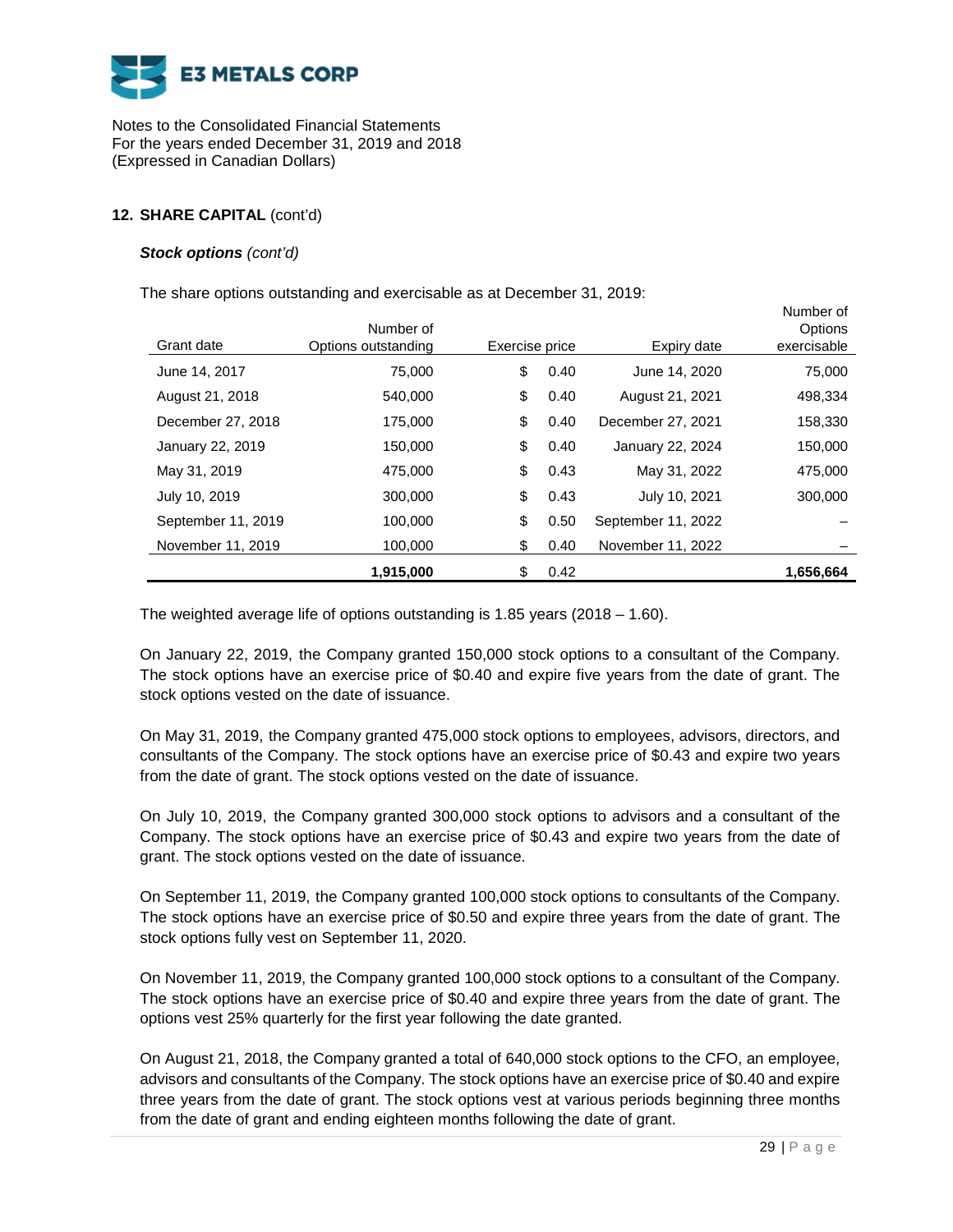

## **12. SHARE CAPITAL** (cont'd)

## *Stock Options (cont'd)*

On December 27, 2018, the Company granted a total of 175,000 stock options to the CEO, VP of Project Development and an employee of the Company. The stock options have an exercise price of \$0.40 and expire three years from the date of grant. The stock options vest 50% on the date of grant and 50% 3 months following the date of grant.

The fair value of options was estimated using the Black-Scholes option pricing model based on the date of grant and using the following assumptions:

| Year ended December 31,         | 2019            | 2018            |
|---------------------------------|-----------------|-----------------|
| Risk-free interest rate         | 1.47% - 1.93%   | 1.91% - 2.12%   |
| Expected stock price volatility | 64% - 75%       | 102% - 125%     |
| Expected life                   | $2 - 5$ years   | 3 years         |
| Expected dividend yield         |                 |                 |
| Fair value per option granted   | $$0.16 - $0.24$ | $$0.21 - $0.23$ |
| Forfeiture rate                 | $0\%$           | $0\%$           |

During the year ended December 31, 2019, the Company recorded \$283,792 (2018 - \$180,532) in share-based compensation expense for the options granted and vested during the period.

## **13. RELATED PARTY TRANSACTIONS**

Key management personnel are persons responsible for planning, directing and controlling activities of an entity, and include executive and non-executive directors and officers.

During the year ended December 31, 2019 and 2018, the remuneration of the key management personnel was as follows:

| Year ended December 31,              | 2019          | 2018    |
|--------------------------------------|---------------|---------|
| Management salaries and benefits (i) | \$<br>313,245 | 301,600 |
| Consulting fees (ii)                 | 95,760        | 30,150  |
| Share-based compensation (iii)       | 43.522        | 33,524  |
| Administrative fees (iv)             | ٠             | 18,750  |
| Total                                | 452.526       | 384.024 |

(i) In 2017, the Company entered into employment agreements (as amended) with the CEO and the VP Corporate Affairs and Exploration of the Company that ratify annual compensation of \$145,000 plus benefits for each individual. On April 1, 2019, the annual compensation for the CEO and VP of Project Development increased to \$152,250 plus benefits. During the year ended December 31, 2019, the Company paid gross management salaries and benefits of \$313,245 (2018 - \$301,600) pursuant to these agreements.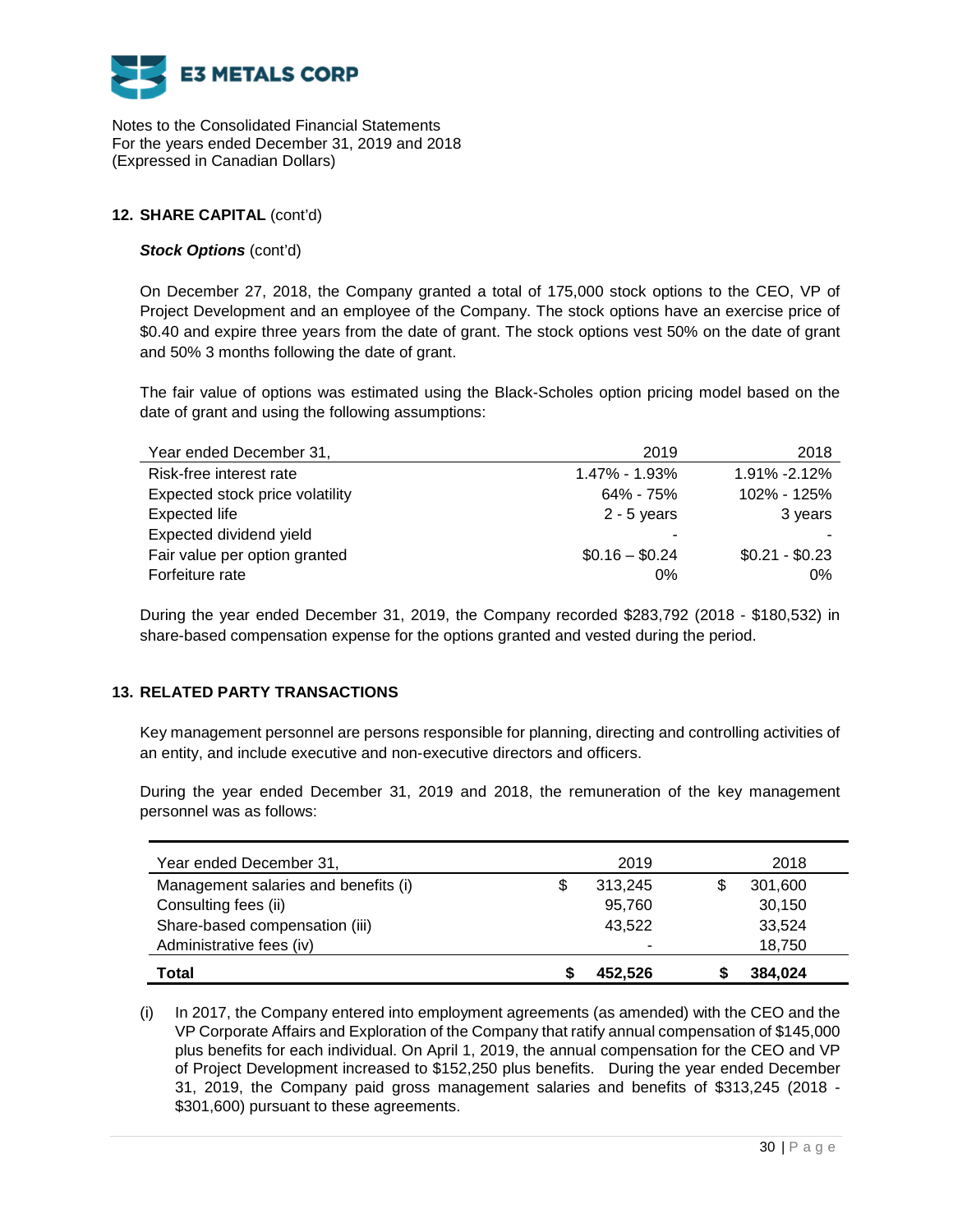

## **13. RELATED PARTY TRANSACTIONS** (cont'd)

- (ii) On May 10, 2018, the Company entered into an agreement with The CFO Centre Limited to provide part-time CFO services to the Company on a contract basis. For the year ended December 31, 2019, the Company paid \$95,760 (2018 - \$30,150) in fees pursuant to the agreement of which \$80,100 related to 2019 services.
- (iii) The Company recognised share-based compensation of \$43,522 (2018 -\$33,524) on the vested portions of the stock options granted to the CEO, CFO and VP Corporate Affairs and Exploration and a director of the Company for the year ended December 31, 2019.
- (iv) Effective July 1, 2015, the Company had a 3 year-term agreement with Varshney Capital Corp. ("VCC"), a company partially controlled by a common director, to provide management and administrative services to the Company in exchange for a monthly fee of \$2,500 and \$3,000, respectively. On March 1, 2017, the Company terminated its management and administrative services agreement with VCC and paid a reduced management service fee of \$500 for the month of February 2017.

Effective June 1, 2017, the Company entered into a new agreement with VCC to provide accounting and administrative services to the Company in exchange for a monthly fee of \$3,750. This agreement terminated on May 31, 2018.

During the year ended December 31, 2019, the Company paid \$nil (2018 - \$18,750) for administrative fees to VCC.

At December 31, 2019, a total of \$15,109 (December 31, 2018 - \$22,465) was due to directors and officers of the Company or their related companies for reimbursement of travel and project related expenses and consulting fees.

During the year ended December 31, 2018, 25,000 share purchase warrants were exercised by the VP of Project Development at \$0.30 per share for gross proceeds of \$7,500.

## **14. SUPPLEMENTAL DISCLOSURE WITH RESPECT TO CASH FLOWS**

Significant non-cash transactions for year ended December 31, 2019 and 2018 included:

- Fair value of shares issued for acquisitions of mineral properties of \$nil (2018 \$140,000);
- Fair value of common share purchase warrants issued for acquisitions of mineral properties of \$nil (2018 - \$320,645);
- Fair value of broker warrants issued for acquisitions of mineral properties of \$nil (2018 \$6,720);
- Valuation of the right-of-use asset of \$61,490 (2018 \$nil) and lease liabilities \$67,816 (2018 \$nil); and
- The inclusion of 50% of the assets, liabilities, equity and expenses of Devco.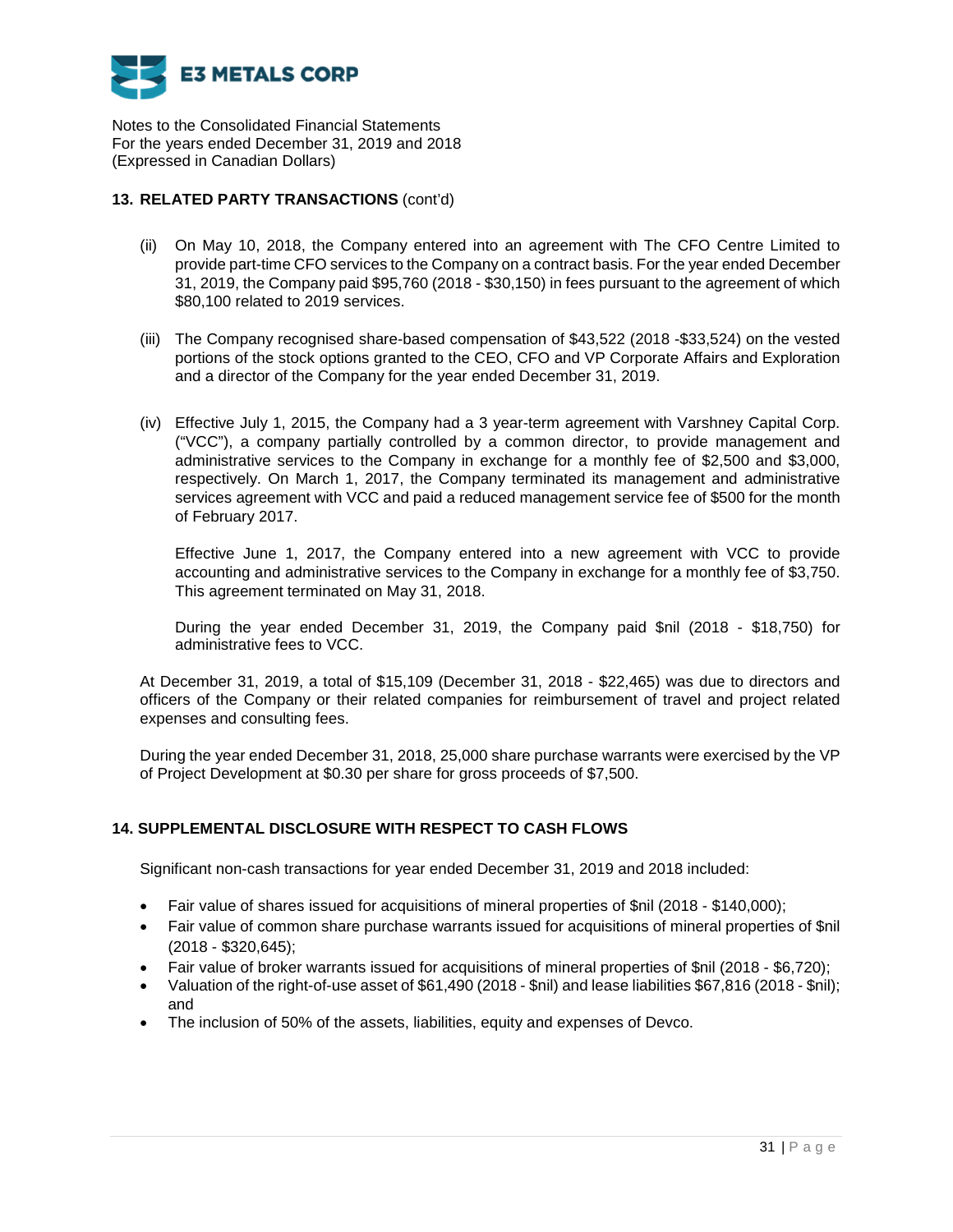

### **15. FINANCIAL RISK AND CAPITAL MANAGEMENT**

As at December 31, 2019, the Company's financial instruments include cash, receivables, trade payables, short-term loan, and due to related parties. Their carrying values approximate their fair values dud to their short terms to maturity.

The Company's financial instruments are exposed to credit risk, liquidity risk, and market risks.

#### *Credit risk*

Credit risk is the risk that one party to a financial instrument will fail to discharge an obligation and cause the other party to incur a financial loss. The Company is exposed to credit risk with respect to its cash and receivables. The Company minimizes its exposure to credit risk by placing its cash with Canadian Schedule 1 Chartered banks. While there is concentration of risk by holding all funds with these institutions, management assesses credit risk of cash as low due to the high credit quality rating the institutions have with the rating agencies. Devco's cash is deposited with a separate Canadian Schedule 1 Chartered Bank than those utilized by the Company. As at December 31, 2019, the Company had cash and restricted cash of \$277,464 (2018 - \$347,547) and \$945,108 (2018 - \$nil) respectively.

The Company's secondary exposure to credit risk is on its receivable balance. This risk is minimal as receivables consist of refundable government sales taxes of \$34,087 (2018 - \$14,092) as well as a trade receivable \$8,500 (2018 - nil).

### *Currency risk*

The Company's current direct operations are not exposed to significant foreign currency risk. The majority of Devco's cash is held in \$US, so the Company is exposed to \$CDN/\$US foreign currency risk on 50% of Devco's cash. Devco does not have any hedging facilities in place.

#### *Interest rate risk*

Interest rate risk is the risk that the fair value or future cash flows of a financial instrument will fluctuate because of changes in the market interest rates. The fair value of the Company's financial instruments is relatively unaffected by changes in interest rates. The Company is exposed to interest rate risk on its bank deposit, which earns interest at a variable rate. Based on the cash balance at December 31, 2019, the effect of a 10% fluctuation in interest rates would not be material.

#### *Liquidity and funding risk*

Liquidity risk is the risk that the Company will not be able to meet its financial obligations as they fall due. The Company's objective in managing liquidity risk is to maintain sufficient readily available reserves in order to meet its liquidity requirements at any point in time. The Company tries to achieve this by maintaining sufficient cash to cover current liabilities as they mature.

As at December 31, 2019, the Company had a working capital of \$1,054,201 (2018 - \$258,553). As at December 31, 2019, the Company had a cash balance of \$277,464 (2018 - \$347,547) and restricted cash \$945,108 (2018 - \$nil), which is sufficient to pay its current cash liabilities of \$443,048 (2018 - \$122,501) and to continue operations in the short-term. The Company will need to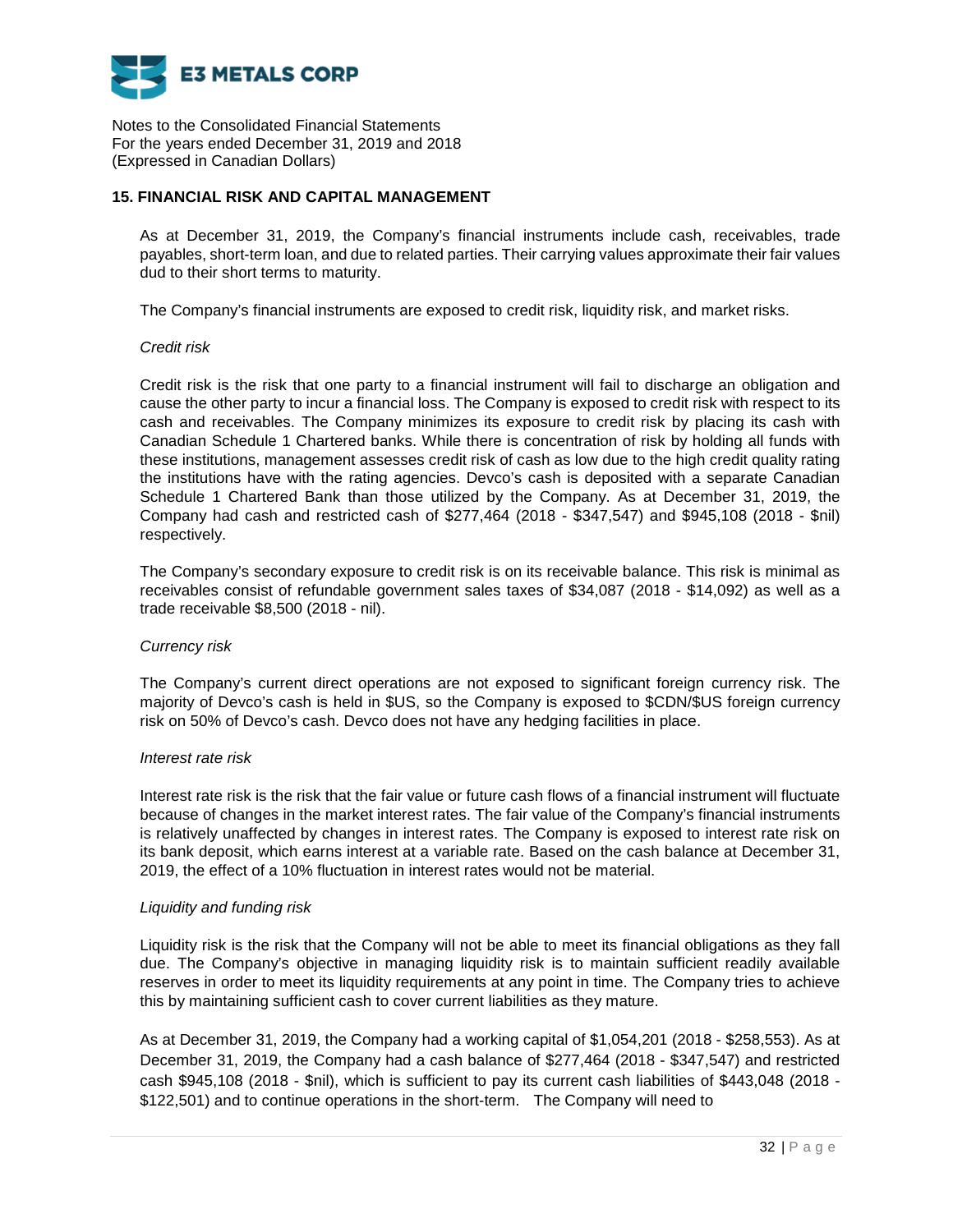

## **15. FINANCIAL RISK AND CAPITAL MANAGEMENT** (cont'd)

*Liquidity and funding risk (cont'd)* 

secure additional funding to continue operations through 2021.

Funding risk is the risk that market conditions will impact the Company's ability to raise capital through equity markets under acceptable terms and conditions. While the Company has been successful in raising capital in the past, there is no guarantee it will be able to do so in the future.

### **Capital Management**

The Company manages its capital structure and makes adjustments to it, based on the funds available to the Company, in order to support its operations. The Company's policy and objective is to maintain a strong capital base so as to maintain investor and creditor confidence and to sustain future development of the business. The capital structure of the Company consists of equity, comprising share capital and contributed surplus, net of accumulated deficit. In order to maintain or adjust the capital structure, the Company may issue new shares through private placements. The Company invests all capital in surplus to its immediate operational needs in short-term liquid and highly-rated financial instruments, such as cash held with major financial institutions. The Company does not pay out dividends.

There were no changes in the Company's approach to capital management during the year ended December 31, 2019. The Company is not subject to any externally imposed capital requirements.

In 2018, the Company received funding of \$40,000 from IRAP toward the salaries of an intermediate chemical process engineer and a junior geologist. The grant was paid over a six-month period.

On April 25, 2019, the Company signed an agreement with the National Research Council Canada ("NRC") pursuant to which it would receive up to \$20,000 in IRAP funding on a reimbursement basis to offset the costs of additional support staff between May 15 and November 30, 2019. The Company applied for the initial reimbursement funding in July 2019 and received \$20,000 in 2019.

The Company received grant approval of \$56,000 from NRC-IRAP in 2018 towards technology development at National Research Council laboratories in Ottawa and Vancouver. E3 received a total of \$55,320 under this program as of August 2019. The project was completed in July 2019.

In 2018, the Company received grant approval for \$100,000 in indirect funding from the National Science & Engineering Research Council ("NSERC") under the collaborative research and development grant program to support the advancement of the Company's lithium concentration technology. Pursuant to the terms of the grant NSERC matched \$100,000 in Company payments to the University of Alberta, which assisted the Company in its technology development.

The Company also received grant approval of \$100,000 from Alberta Innovates ("AI"), an Alberta provincial funding agency, to assist in the technology development work at Green Center Canada. The funding will continue to support the development and scaling of the Company's concentration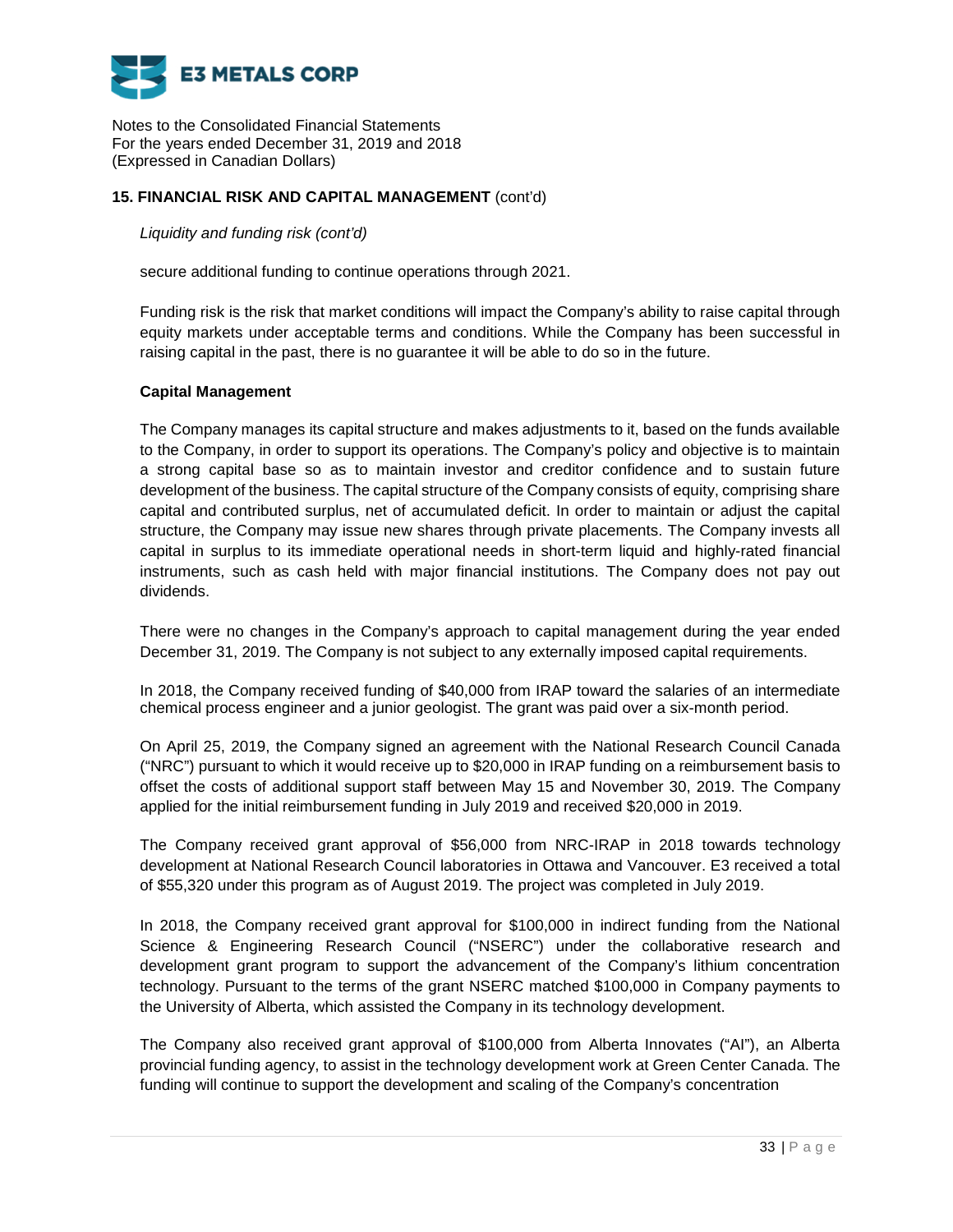

## **15. FINANCIAL RISK AND CAPITAL MANAGEMENT** (cont'd)

technology towards commercialization. The Company invoiced AI for \$10,000 in 2018 and \$90,000 during the nine months ended September 30, 2019.

In 2019, E3 was awarded a Technology Development Project under GreenCentre Canada's RISE (Raising Innovative and Sustainable Enterprises) program, which involved a 6-month project at no cost to the Company to advance E3's proprietary ion exchange direct lithium extraction technology. The project completed early in 2020.

## **16. INCOME TAX EXPENSE DEFERRED TAX ASSETS AND LIABILITIES**

| December 31                           | 2019              | 2018              |
|---------------------------------------|-------------------|-------------------|
|                                       |                   |                   |
| Loss for the year before income taxes | (2,346,791)<br>\$ | (1,379,487)<br>S. |
| Combined statutory tax rates          | 26.5%             | 27%               |
| Computed tax recovery                 | (621,900)         | (372, 461)        |
| Increase resulting from:              |                   |                   |
| Share-based compensation              | 75,205            | 48,744            |
| Non-deductible expenses and Other     | 389,100           | 31,324            |
| Deferred tax assets not recognized    | 157,595           | 292,393           |
| Income tax expense (recovery)         |                   |                   |

The statutory tax rate decreased due to a decrease in the Alberta provincial tax rate on July 1, 2019.

The Company has the following unrecognized deductible temporary differences and unused losses for which no deferred tax asset has been recognized:

| December 31                       | 2019          |           | 2018      |
|-----------------------------------|---------------|-----------|-----------|
| Exploration and evaluation assets | 511,402<br>\$ |           | 511,402   |
| Share issuance costs              | 111,433       |           | 111,017   |
| Investment tax credits            | 880,752       |           | 880,752   |
| Other                             | 1.211         |           |           |
| Non-capital loss carry-forwards   | 8,845,292     |           | 7,120,810 |
|                                   | 10,350,090    | 8,623,981 |           |

The deferred tax asset (liability) is comprised of the following:

| December 31                       | 2019                     | 2018       |  |
|-----------------------------------|--------------------------|------------|--|
| Exploration and evaluation assets | (198.167)                | (230, 867) |  |
| Non-capital loss carry-forwards   | 198.167                  | 230,867    |  |
|                                   | $\overline{\phantom{a}}$ |            |  |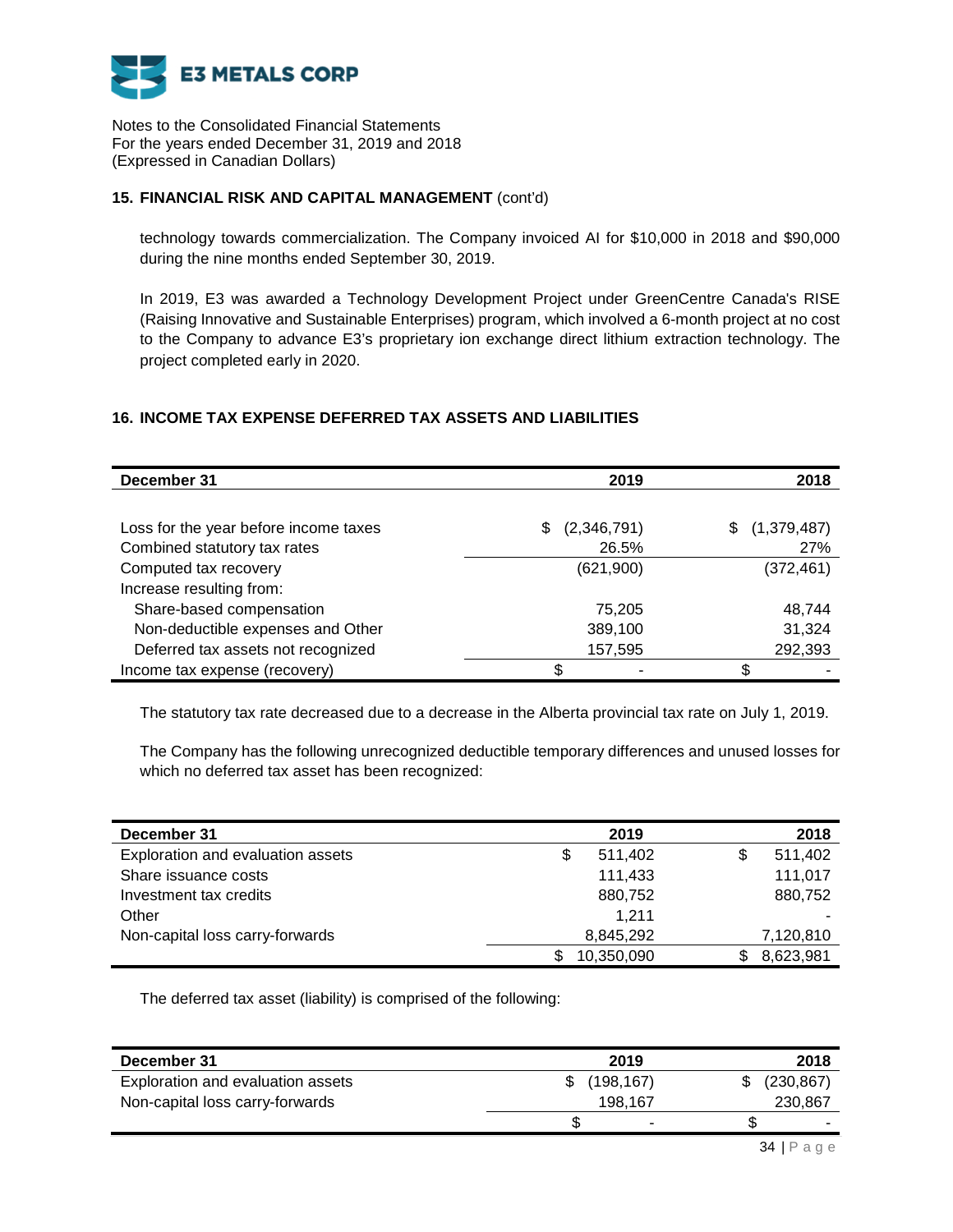

# **16. INCOME TAX EXPENSE DEFERRED TAX ASSETS AND LIABILITIES** (cont'd)

The tax pools relating to these deductible temporary differences expires as follows:

|      | Canadian loss |                | Mexican loss    | Investment tax |
|------|---------------|----------------|-----------------|----------------|
|      |               | carry-forwards | carry-forwards  | credits        |
| 2019 | \$            |                | \$              | \$<br>200,745  |
| 2020 |               |                |                 | 276,113        |
| 2021 |               |                | 1,120,841       | 46,200         |
| 2022 |               |                | 805,164         | 117,272        |
| 2023 |               |                | 341,252         | 240,422        |
| 2024 |               |                | 35,763          |                |
| 2025 |               |                | 17,525          |                |
| 2026 |               | 213,426        |                 |                |
| 2027 |               | 308,423        |                 |                |
| 2028 |               | 212,794        |                 |                |
| 2029 |               | 187,351        |                 |                |
| 2030 |               | 220,183        |                 |                |
| 2031 |               | 595,458        |                 |                |
| 2032 |               | 350,213        |                 |                |
| 2033 |               | 245,439        |                 |                |
| 2034 |               | 237,171        |                 |                |
| 2035 |               | 195,527        |                 |                |
| 2036 |               | 144,279        |                 |                |
| 2037 |               | 1,048,512      |                 |                |
| 2038 |               | 1,320,441      |                 |                |
| 2039 |               | 2,107,125      |                 |                |
|      | \$            | 7,386,343      | \$<br>2,320,545 | \$<br>880,752  |